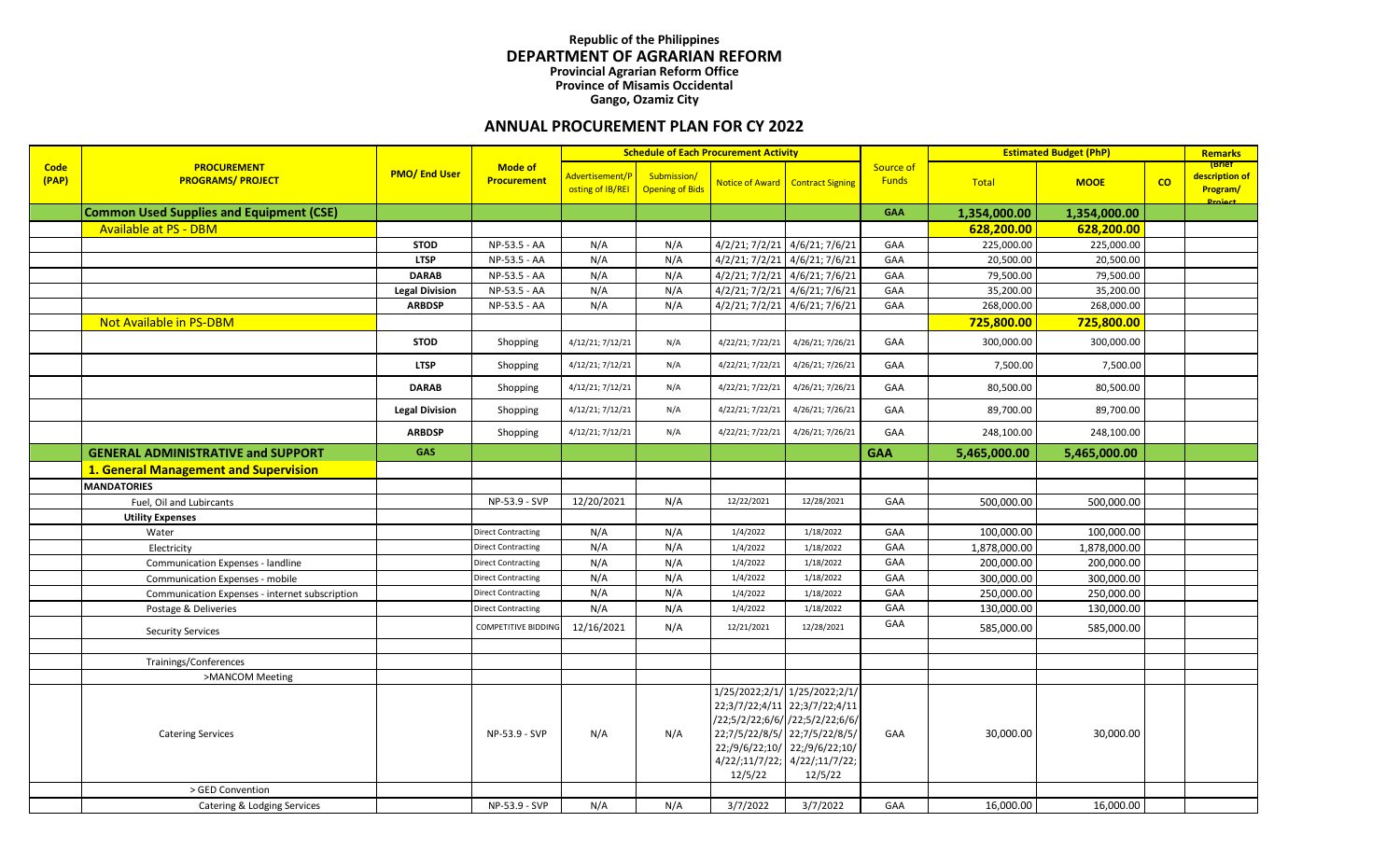| > International Womens Month Celebration                           |              |               |            |     |                                     |                                          |            |            |            |  |
|--------------------------------------------------------------------|--------------|---------------|------------|-----|-------------------------------------|------------------------------------------|------------|------------|------------|--|
| Catering & Lodging Services                                        |              | NP-53.9 - SVP | N/A        | N/A | 3/9/2022                            | 3/9/2022                                 | GAA        | 49,000.00  | 49,000.00  |  |
| > PICPA/GACPA/PAGBA CONVENTION                                     |              |               |            |     |                                     |                                          |            |            |            |  |
| Catering & Lodging Services                                        |              | NP-53.9 - SVP | N/A        | N/A | 5/2/2022                            | 5/2/2022                                 | GAA        | 49,000.00  | 49,000.00  |  |
| > PICPA/GACPA/PAGBA CONVENTION                                     |              |               |            |     |                                     |                                          |            |            |            |  |
| Catering & Lodging Services                                        |              | NP-53.9 - SVP | N/A        | N/A | 5/2/2022                            | 5/2/2022                                 | GAA        | 49,000.00  | 49,000.00  |  |
| > STOD Quarterly Meeting                                           |              |               |            |     |                                     |                                          |            |            |            |  |
| Catering & Lodging Services                                        |              | NP-53.9 - SVP | N/A        | N/A | 5/2/2022;10/9/ 5/2/2022;10/9/<br>22 | 22                                       | GAA        | 15,000.00  | 15,000.00  |  |
| > Ist Sem. STOD Assessment                                         |              |               |            |     |                                     |                                          |            |            |            |  |
| Catering & Lodging Services                                        |              | NP-53.9 - SVP | N/A        | N/A | 7/22/2022                           | 7/23/2022                                | GAA        | 22,000.00  | 22,000.00  |  |
| > PPMP 2023/APP2023                                                |              |               |            |     |                                     |                                          |            |            |            |  |
| Catering & Lodging Services                                        |              | NP-53.9 - SVP | N/A        | N/A | 8/7/2022                            | 8/7/2022                                 | GAA        | 24,000.00  | 24,000.00  |  |
| > STOD Year End Assessment                                         |              |               |            |     |                                     |                                          |            |            |            |  |
| Catering & Lodging Services                                        |              | NP-53.9 - SVP | N/A        | N/A | 12/10/2022                          | 12/11/2022                               | GAA        | 90,000.00  | 90,000.00  |  |
| Repairs and maintenance:                                           |              |               |            |     |                                     |                                          |            |            |            |  |
| Office Building                                                    |              | NP-53.9 - SVP | 5/11/2022  | N/A | 5/18/2022                           | 5/20/2022                                | GAA        | 200,000.00 | 200,000.00 |  |
| Office Equipment                                                   |              | NP-53.9 - SVP | 5/11/2022  | N/A | 5/18/2022                           | 5/20/2022                                | GAA        | 76,000.00  | 76,000.00  |  |
| Motor Vehicles                                                     |              | NP-53.9 - SVP | 6/1/2022   | N/A | 6/8/2022                            | 6/11/2022                                | GAA        | 300,000.00 | 300,000.00 |  |
| ICT - Equipment                                                    |              | NP-53.9 - SVP | 6/1/2022   | N/A | 6/8/2022                            | 6/11/2022                                | GAA        | 95,000.00  | 95,000.00  |  |
| Semi-Expendable Office Equipment                                   |              | NP-53.9 - SVP | 6/1/2022   | N/A | 6/8/2022                            | 6/11/2022                                | GAA        | 100,000.00 | 100,000.00 |  |
| Semi-Expendable ICT - Equipment                                    |              | NP-53.9 - SVP | 6/1/2022   | N/A | 6/8/2022                            | 6/11/2022                                | GAA        | 90,000.00  | 90,000.00  |  |
| Semi-Expendable Furniture & Fixture                                |              | NP-53.9 - SVP | 6/1/2022   | N/A | 6/8/2022                            | 6/11/2022                                | GAA        | 60,000.00  | 60,000.00  |  |
|                                                                    |              | NP-53.9 - SVP | 6/1/2022   | N/A | 6/8/2022                            | 6/11/2022                                | GAA        | 50,000.00  | 50,000.00  |  |
|                                                                    |              |               |            |     |                                     |                                          |            |            |            |  |
| Printing and Publications Expenses                                 |              |               |            |     |                                     |                                          |            |            |            |  |
| <b>Transportation and Deliveries</b>                               |              | NP-53.9 - SVP | 6/1/2022   | N/A | 6/8/2022                            | 6/11/2022                                | GAA        | 207,000.00 | 207,000.00 |  |
| <b>LAND TENURE SECURITY PROGRAM</b>                                | <b>LTSP</b>  |               |            |     |                                     |                                          | <b>GAA</b> |            |            |  |
| <b>Non - Land Transfer Activities</b>                              |              |               |            |     |                                     |                                          |            | 65,000.00  | 65,000.00  |  |
|                                                                    |              |               |            |     |                                     |                                          |            |            |            |  |
| Trainings/Conferences                                              |              | NP-53.9 - SVP | N/A        | N/A | 2/1/2022                            |                                          | GAA        | 10,000.00  | 10,000.00  |  |
| > LTSP CY 2022 Target Setting<br>Catering Services: Meals & Snacks |              |               |            |     |                                     | 2/1/2022                                 |            |            |            |  |
|                                                                    |              |               |            |     |                                     |                                          |            |            |            |  |
| > LTSP 1st Sem. CY 2022 Assessment                                 |              | NP-53.9 - SVP | N/A        | N/A | 7/6/2022                            | 7/7/2022                                 | GAA        | 10,000.00  | 10,000.00  |  |
| Catering Services: Meals & Snacks                                  |              |               |            |     |                                     |                                          |            |            |            |  |
| <b>Post - Land Distribution</b>                                    |              |               |            |     |                                     |                                          |            |            |            |  |
|                                                                    |              |               |            |     |                                     |                                          |            |            |            |  |
| Fuel, Oil and Lubircants                                           |              | NP-53.9 - SVP | 12/20/2021 | N/A | 12/22/2021                          | 12/28/2021                               | GAA        | 25,000.00  | 25,000.00  |  |
| Trainings/Conferences                                              |              |               |            |     |                                     |                                          |            |            |            |  |
| LTSP 3rd Qtr. Performance Assessment<br>>                          |              | NP-53.9 - SVP | N/A        | N/A | 10/4/2022                           | 10/5/2022                                | GAA        | 20,000.00  | 20,000.00  |  |
| Catering Services: Meals, Snacks                                   |              |               |            |     |                                     |                                          |            |            |            |  |
|                                                                    |              |               |            |     |                                     |                                          |            |            |            |  |
|                                                                    |              |               |            |     |                                     |                                          |            |            |            |  |
| <b>AGRARIAN LEGAL SERVICES (ALS) Adjudication</b>                  |              |               |            |     |                                     |                                          |            | 917,000.00 | 917,000.00 |  |
| <b>Adjudication of Agrarian Reform Cases</b>                       | <b>DARAB</b> |               |            |     |                                     |                                          |            | 611,000.00 | 611,000.00 |  |
|                                                                    |              |               |            |     |                                     |                                          |            |            |            |  |
| Fuel, Oil and Lubircants                                           |              | NP-53.9 - SVP | 12/20/2021 | N/A | 12/22/2021                          | 12/28/2021                               | GAA        | 50,000.00  | 50,000.00  |  |
| Trainings/Conferences/Assessment                                   |              |               |            |     |                                     |                                          |            |            |            |  |
| >DARAB-LEGAL JOINT ASSESSMENT QUARTERLY                            |              | NP-53.10-LRPV | N/A        | N/A | 3/5/22;                             | 3/5/22;<br>6/6/22;9/07/22 6/6/22;9/07/22 | GAA        | 60,000.00  | 60,000.00  |  |
| Catering Services: Meals, Snacks                                   |              |               |            |     |                                     |                                          |            |            |            |  |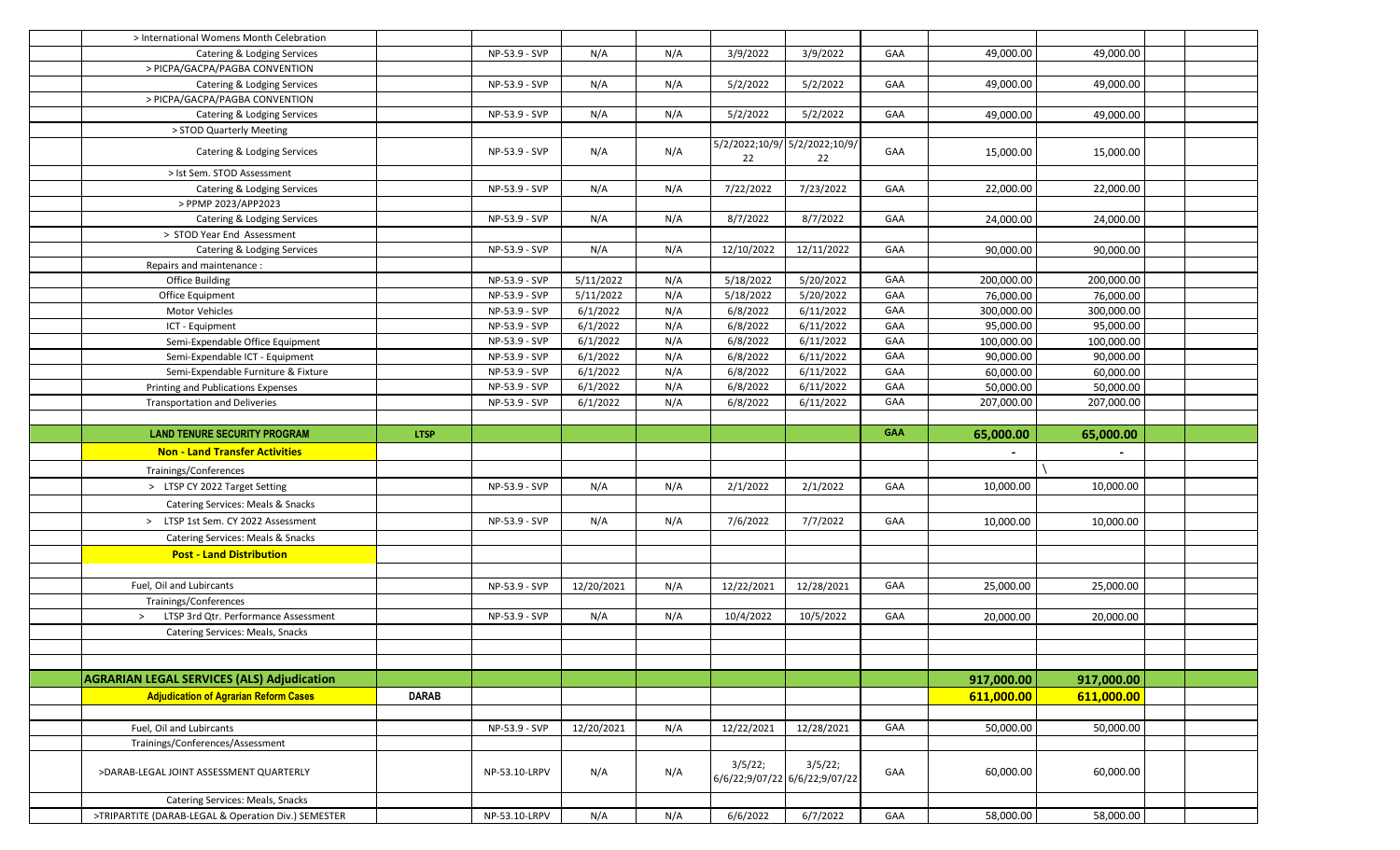| Catering Services: Meals, Snacks                            |                       |                           |            |     |            |                                                                                                                                                                                                                |     |            |            |  |
|-------------------------------------------------------------|-----------------------|---------------------------|------------|-----|------------|----------------------------------------------------------------------------------------------------------------------------------------------------------------------------------------------------------------|-----|------------|------------|--|
| >DARAB MONTHLY CONFERENCE                                   |                       | NP-53.9 - SVP             | N/A        | N/A | /22        | 1/25/2022;2/1/22; 1/25/2022;2/1/22;<br>3/7/22;4/11/22;5/2 3/7/22;4/11/22;5/2<br>/22;6/6/22;7/5/22/ /22;6/6/22;7/5/22/<br>8/5/22;/9/6/22;10/ 8/5/22;/9/6/22;10/<br>4/22/;11/7/22;12/5 4/22/;11/7/22;12/5<br>/22 |     | 70,000.00  | 70,000.00  |  |
| Catering Services: Meals, Snacks                            |                       |                           |            |     |            |                                                                                                                                                                                                                |     |            |            |  |
| >YEAR END ASSESSMENT                                        |                       | NP-53.10-LRPV             | N/A        | N/A | 12/10/2022 | 12/11/2022                                                                                                                                                                                                     | GAA | 50,000.00  | 50,000.00  |  |
| Catering Services: Meals, Snacks                            |                       |                           |            |     |            |                                                                                                                                                                                                                |     |            |            |  |
| >TARGET SETTING                                             |                       | NP-53.10-LRPV             | N/A        | N/A | 2/2/2022   | 2/2/2022                                                                                                                                                                                                       | GAA | 60,000.00  | 60,000.00  |  |
| Catering Services: Meals, Snacks                            |                       |                           |            |     |            |                                                                                                                                                                                                                |     |            |            |  |
|                                                             |                       |                           |            |     |            |                                                                                                                                                                                                                |     |            |            |  |
| Postage and Delivery Services                               |                       | <b>Direct Contracting</b> | N/A        | N/A | 1/4/2022   | 1/18/2022                                                                                                                                                                                                      | GAA | 10,000.00  | 10,000.00  |  |
| Repairs and maintenance:                                    |                       |                           |            |     |            |                                                                                                                                                                                                                |     |            |            |  |
| <b>Office Building</b>                                      |                       | NP-53.9 - SVP             | 5/11/2022  | N/A | 5/18/2022  | 5/20/2022                                                                                                                                                                                                      | GAA | 15,000.00  | 15,000.00  |  |
| Motor Vehicles                                              |                       | NP-53.9 - SVP             | 6/1/2021   | N/A | 6/8/2022   | 6/11/2022                                                                                                                                                                                                      | GAA | 50,000.00  | 50,000.00  |  |
| Office Equuipment                                           |                       | NP-53.9 - SVP             | 6/1/2022   | N/A | 6/8/2022   | 6/11/2022                                                                                                                                                                                                      | GAA | 5,000.00   | 5,000.00   |  |
| ICT - Equipment                                             |                       | NP-53.9 - SVP             | 6/1/2021   | N/A | 6/8/2022   | 6/11/2022                                                                                                                                                                                                      | GAA | 5,000.00   | 5,000.00   |  |
| Communication Expenses - mobile                             |                       | <b>Direct Contracting</b> | N/A        | N/A | 1/4/2022   | 1/18/2022                                                                                                                                                                                                      | GAA | 108,000.00 | 108,000.00 |  |
| Communication Expenses - Internet Subscription              |                       | <b>Direct Contracting</b> | N/A        | N/A | 1/4/2022   | 1/18/2022                                                                                                                                                                                                      | GAA | 35,000.00  | 35,000.00  |  |
| Repairs and maintenance:                                    |                       |                           |            |     |            |                                                                                                                                                                                                                |     |            |            |  |
| Semi-Expendable Office equipment                            |                       | NP-53.9 - SVP             | 6/1/2022   | N/A | 6/8/2022   | 6/11/2022                                                                                                                                                                                                      | GAA | 5,000.00   | 5,000.00   |  |
| Semi-Expendable ICT Equipment                               |                       | NP-53.9 - SVP             | 6/1/2022   | N/A | 6/8/2022   | 6/11/2022                                                                                                                                                                                                      | GAA | 20,000.00  | 20,000.00  |  |
| <b>Advertising Expenses</b>                                 |                       | NP-53.9 - SVP             | 6/1/2022   | N/A | 6/8/2022   | 6/11/2022                                                                                                                                                                                                      | GAA | 5,000.00   | 5,000.00   |  |
| Printing and Publications Expenses                          |                       | NP-53.9 - SVP             | 6/1/2022   | N/A | 6/8/2022   | 6/11/2022                                                                                                                                                                                                      | GAA | 5,000.00   | 5,000.00   |  |
|                                                             |                       |                           |            |     |            |                                                                                                                                                                                                                |     |            |            |  |
|                                                             |                       |                           |            |     |            |                                                                                                                                                                                                                |     |            |            |  |
| <b>Resolution of Agrarian Law Implementation Cases</b>      | <b>Legal Division</b> |                           |            |     |            |                                                                                                                                                                                                                |     | 141,000.00 | 141,000.00 |  |
|                                                             |                       |                           |            |     |            |                                                                                                                                                                                                                |     |            |            |  |
| Trainings/Conferences/Assessment                            |                       |                           |            |     |            |                                                                                                                                                                                                                |     |            |            |  |
| >Target Setting & Planning workshop                         |                       | NP-53.10-LRPV             | N/A        | N/A | 2/2/222    | 2/3/222                                                                                                                                                                                                        | GAA | 20,000.00  | 20,000.00  |  |
| Catering Services: Meals, Snacks                            |                       |                           |            |     |            |                                                                                                                                                                                                                |     |            |            |  |
| >planning workshop for 2nd Sem. 2022                        |                       | NP-53.10-LRPV             | N/A        | N/A | 7/7/222    | 7/8/2022                                                                                                                                                                                                       | GAA | 20,000.00  | 20,000.00  |  |
| Catering Services: Meals, Snacks                            |                       |                           |            |     |            |                                                                                                                                                                                                                |     |            |            |  |
| >Strateging the means & possible sulotions in accomplishing |                       | NP-53.10-LRPV             | N/A        | N/A | 7/7/222    | 7/8/2022                                                                                                                                                                                                       | GAA | 60,000.00  | 60,000.00  |  |
| target & admin concern<br>Catering Services: Meals, Snacks  |                       |                           |            |     |            |                                                                                                                                                                                                                |     |            |            |  |
| Fuel, Oil and Lubircants                                    |                       | NP-53.9 - SVP             | 12/20/2021 | N/A | 12/22/2021 | 12/28/2021                                                                                                                                                                                                     | GAA | 5,000.00   | 5,000.00   |  |
| Communication Expenses - landline                           |                       | <b>Direct Contracting</b> | N/A        | N/A | 1/4/2022   | 1/18/2022                                                                                                                                                                                                      | GAA | 5,000.00   | 5,000.00   |  |
| Communication Expenses - mobile                             |                       | <b>Direct Contracting</b> | N/A        | N/A | 1/4/2022   | 1/18/2022                                                                                                                                                                                                      | GAA | 5,000.00   | 5,000.00   |  |
| <b>Communication Expenses - internet</b>                    |                       | <b>Direct Contracting</b> | N/A        | N/A | 1/4/2022   | 1/18/2022                                                                                                                                                                                                      | GAA | 5,000.00   | 5,000.00   |  |
| Communication Expenses - Postage & Courier Services         |                       | <b>Direct Contracting</b> | N/A        | N/A | 1/4/2022   | 1/18/2022                                                                                                                                                                                                      | GAA | 5,000.00   | 5,000.00   |  |
| Repair & Mainteance- Office Building                        |                       | NP-53.9 - SVP             | 5/11/2022  | N/A | 5/18/2022  | 5/20/2022                                                                                                                                                                                                      | GAA | 5,000.00   | 5,000.00   |  |
| Repair & Mainteance-Semi Expendable ICT<br>Equipment        |                       | NP-53.9 - SVP             | 6/1/2022   | N/A | 6/8/2022   | 6/11/2022                                                                                                                                                                                                      | GAA | 5,000.00   | 5,000.00   |  |
| Printing and Publications Expenses                          |                       | NP-53.9 - SVP             | 6/1/2021   | N/A | 6/8/2022   | 6/11/2022                                                                                                                                                                                                      | GAA | 6,000.00   | 6,000.00   |  |
| <b>Provision of Agrarian Legal Assistance</b>               | <b>Legal Division</b> |                           |            |     |            |                                                                                                                                                                                                                |     |            |            |  |
|                                                             |                       |                           |            |     |            |                                                                                                                                                                                                                |     | 165,000.00 | 165,000.00 |  |
| Fuel, Oil and Lubircants                                    |                       | NP-53.9 - SVP             | 12/20/2021 | N/A | 12/22/2021 | 12/28/2021                                                                                                                                                                                                     | GAA | 5,000.00   | 5,000.00   |  |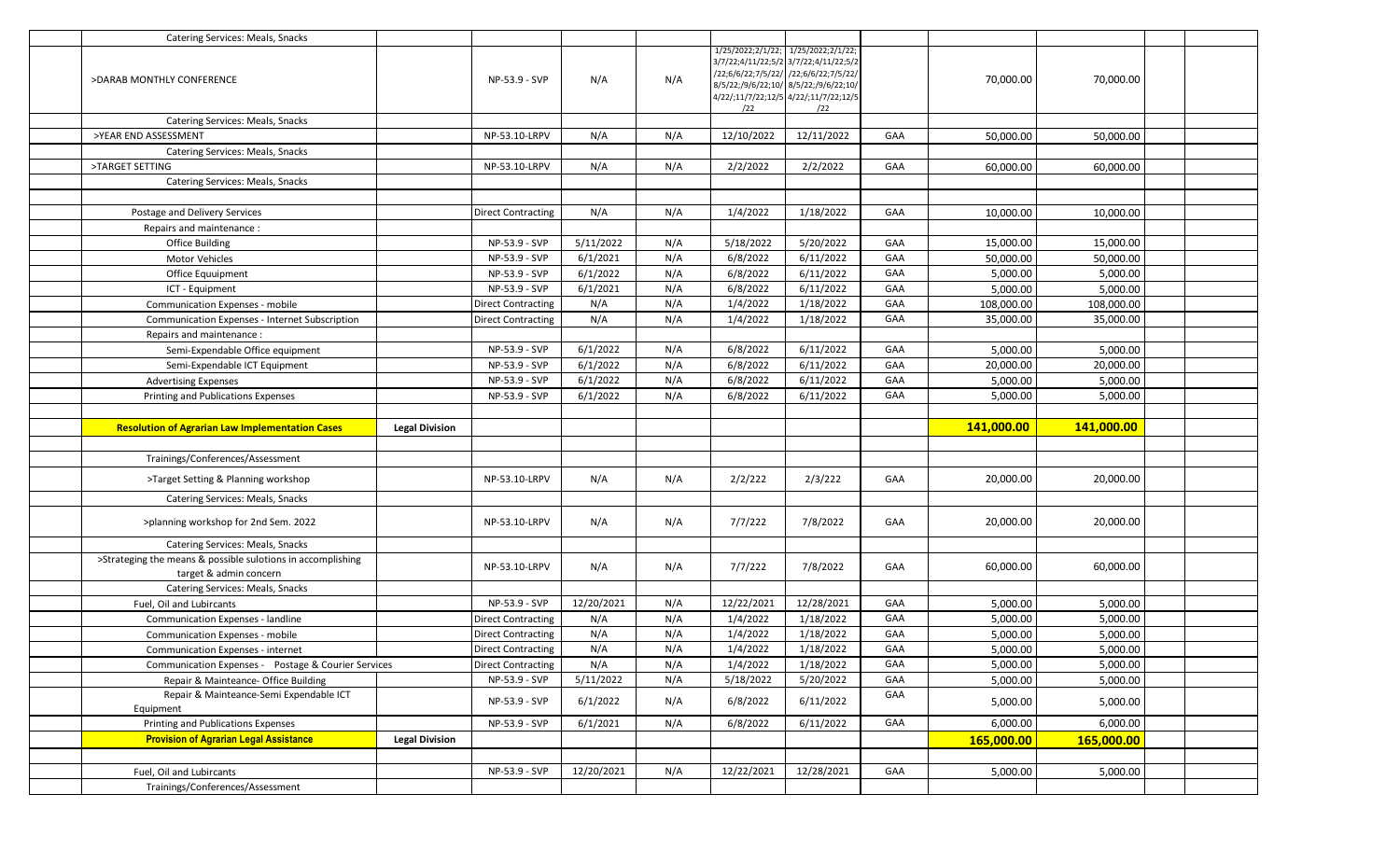| >Legal Year End Assessment for 2022                                          |               | NP-53.10-LRPV             | 11/24/2022          | N/A | 11/28/2022       | 11/29/2022                        | GAA | 100,000.00   | 100,000.00   |  |
|------------------------------------------------------------------------------|---------------|---------------------------|---------------------|-----|------------------|-----------------------------------|-----|--------------|--------------|--|
| Catering Services: Meals, Snacks, Van Rental, Hotel<br>Accommodation         |               |                           |                     |     |                  |                                   |     |              |              |  |
| Repairs and maintenance :                                                    |               |                           |                     |     |                  |                                   |     |              |              |  |
| <b>Office Building</b>                                                       |               | NP-53.9 - SVP             | 5/11/2022           | N/A | 5/18/2022        | 5/20/2022                         | GAA | 5,000.00     | 5,000.00     |  |
| Office Equipment                                                             |               | NP-53.9 - SVP             | 5/11/2022           | N/A | 5/18/2022        | 5/20/2022                         | GAA | 5,000.00     | 5,000.00     |  |
| Motor Vehicle                                                                |               | NP-53.9 - SVP             | 5/11/2022           | N/A | 5/18/2022        | 5/20/2022                         | GAA | 5,000.00     | 5,000.00     |  |
| Communication Expenses - mobile                                              |               | <b>Direct Contracting</b> | N/A                 | N/A | 1/4/2022         | 1/18/2022                         | GAA | 10,000.00    | 10,000.00    |  |
| Communication Expenses - landline                                            |               | <b>Direct Contracting</b> | N/A                 | N/A | 1/4/2022         | 1/18/2022                         | GAA | 10,000.00    | 10,000.00    |  |
| Communication Expenses - internet subscription                               |               | <b>Direct Contracting</b> | N/A                 | N/A | 1/4/2022         | 1/18/2022                         | GAA | 15,000.00    | 15,000.00    |  |
| Postage & Courier Services                                                   |               | <b>Direct Contracting</b> | N/A                 | N/A | 1/4/2022         | 1/18/2022                         | GAA | 5,000.00     | 5,000.00     |  |
| Printing and Publications Expenses                                           |               | NP-53.9 - SVP             | 6/1/2021            | N/A | 6/8/2022         | 6/11/2022                         | GAA | 5,000.00     | 5,000.00     |  |
|                                                                              |               |                           |                     |     |                  |                                   |     |              |              |  |
| AGRARIAN REFORM BEBEFICIARIES DEVELOPMENT & SUSTAINABILITY PROGRAM           | <b>ARBDSP</b> |                           |                     |     |                  |                                   |     | 5,830,090.00 | 5,830,090.00 |  |
| 1) Supervision and management for effective delivery of support<br>services. |               |                           |                     |     |                  |                                   |     |              |              |  |
| 1.1 Conduct of IT-EASY                                                       |               |                           |                     |     |                  |                                   |     | 152,000.00   | 152,000.00   |  |
| > IT-EASY 2021 Feedbacking (82 ARBOs)                                        |               | NP-53.9 - SVP             | N/A                 | N/A | 7/6/2022         | 7/10/22                           | GAA | 23,000.00    | 23,000.00    |  |
| >(Conduct) IT-EASY (45 ARCs & 82 ARBOs)                                      |               | NP-53.10-LRPV             | N/A                 | N/A | 10/6/2022        | 10/7/2022                         | GAA | 129,000.00   | 129,000.00   |  |
| Fuel, Oil and Lubircants                                                     |               | NP-53.9 - SVP             | 12/20/2021          | N/A | 12/22/2021       | 12/28/2021                        | GAA | 25,000.00    | 25,000.00    |  |
| <b>Communication Expenses:</b>                                               |               |                           |                     |     |                  |                                   |     |              |              |  |
| Mobile                                                                       |               | Direct Contracting        | N/A                 | N/A | 1/4/2022         | 1/18/2022                         | GAA | 13,000.00    | 13,000.00    |  |
| Repairs and maintenance:                                                     |               |                           |                     |     |                  |                                   |     |              |              |  |
| <b>Motor Vehicles</b>                                                        |               | NP-53.9 - SVP             | 5/11/2022           | N/A | 5/18/2022        | 5/20/2022                         | GAA | 4,000.00     | 4,000.00     |  |
|                                                                              |               |                           |                     |     |                  |                                   |     |              |              |  |
| 2) Social Infrastructure Building (SIB)                                      |               |                           |                     |     |                  |                                   |     | 768,000.00   | 768,000.00   |  |
|                                                                              |               |                           |                     |     |                  |                                   |     |              |              |  |
| Trainings/Conferences/Assessment                                             |               |                           |                     |     |                  |                                   |     |              |              |  |
| > Strategic Development Planning Enhancement Seminar                         |               |                           |                     |     |                  |                                   |     |              |              |  |
| Catering Services: Meals & Snack                                             |               | NP-53.10-LRPV             | N/A                 | N/A | 3/15/22; 8/6/22  | 3/15/22: 8/10/22                  | GAA | 125,000.00   | 125,000.00   |  |
| <b>Training Supplies &amp; Materials</b>                                     |               |                           | N/A                 | N/A | 3/8/22; 8/6/22   | 3/8/22: 8/10/22                   | GAA | 30,000.00    | 30,000.00    |  |
| > Basic accounting for Non-Accountants                                       |               | Shopping                  |                     |     |                  |                                   |     |              |              |  |
| Catering Services: Meals & Snack                                             |               | NP-53.10-LRPV             | N/A                 | N/A | 3/16/22; 8/6/22  | 3/16/22; 8/7/22                   | GAA | 85,000.00    | 85,000.00    |  |
|                                                                              |               |                           |                     |     |                  |                                   |     |              |              |  |
| <b>Training Supplies &amp; Materials</b>                                     |               | Shopping                  | N/A                 | N/A | 4/22/22; 7/22/22 | 4/22/22; 7/26/22                  | GAA | 15,000.00    | 15,000.00    |  |
| > Leadership & Values Orientation Seminar                                    |               |                           |                     |     |                  |                                   |     |              |              |  |
| Catering Services: Meals & Snack                                             |               | NP-53.10-LRPV             | N/A                 | N/A | 3/5/22; 8/6/22   | 3/10/22; 8/10/22                  | GAA | 83,000.00    | 83,000.00    |  |
| Training Supplies & Materials                                                |               | Shopping                  | N/A                 | N/A |                  | 4/22/22; 7/22/22 4/26/22; 7/26/22 | GAA | 14,000.00    | 14,000.00    |  |
| > Policy Enhancement Seminar                                                 |               |                           |                     |     |                  |                                   |     |              |              |  |
| Catering Services: Meals & Snack                                             |               | NP-53.10-LRPV             | N/A                 | N/A | 3/8/22; 8/6/22   | 3/18/22; 8/10/22                  | GAA | 125,000.00   | 125,000.00   |  |
| Training Supplies & Materials                                                |               | Shopping                  | N/A                 | N/A | 3/8/22; 8/6/22   | 3/18/22; 8/10/22                  | GAA | 24,000.00    | 24,000.00    |  |
| > Strategic Development & Planning Seminar                                   |               |                           |                     |     |                  |                                   |     |              |              |  |
| Catering Services: Meals & Snack                                             |               | NP-53.10-LRPV             | N/A                 | N/A | 3/5/22; 8/6/22   | 3/10/22; 8/10/22                  | GAA | 50,000.00    | 50,000.00    |  |
| Training Supplies & Materials                                                |               | Shopping                  | 4/12/21;<br>7/12/21 | N/A | 4/22/22; 7/22/22 | 4/26/22; 7/26/22                  | GAA | 8,000.00     | 8,000.00     |  |
| <b>Basic ARCs Education Seminar</b>                                          |               |                           |                     |     |                  |                                   |     |              |              |  |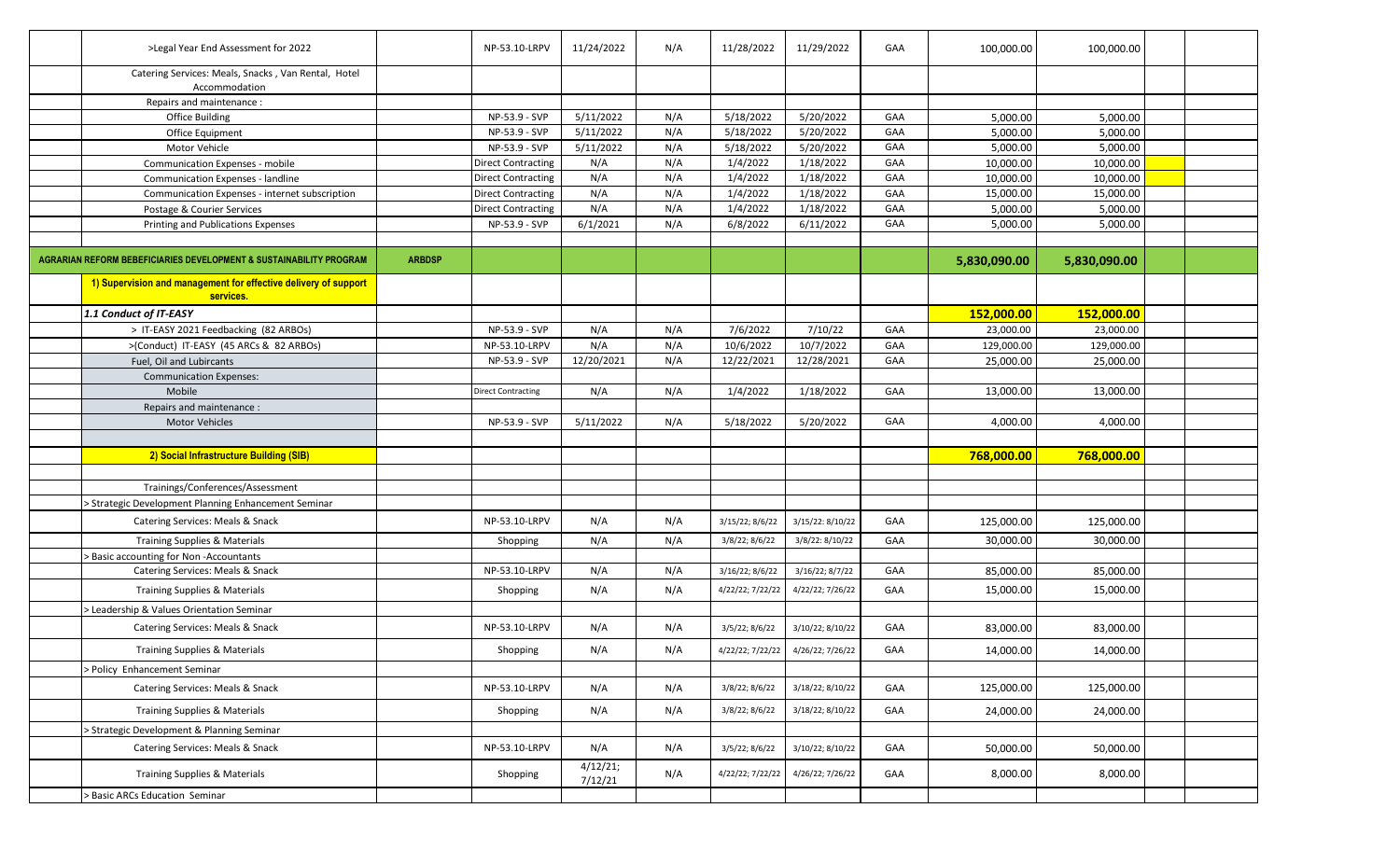| Catering Services: Meals & Snack                                                                       | NP-53.10-LRPV             | N/A                 | N/A | 3/5/22; 8/6/22   | 3/10/22; 8/10/22              | GAA | 6,000.00     | 6,000.00     |  |
|--------------------------------------------------------------------------------------------------------|---------------------------|---------------------|-----|------------------|-------------------------------|-----|--------------|--------------|--|
| Training Supplies & Materials                                                                          | Shopping                  | 4/12/21;<br>7/12/21 | N/A | 4/22/22; 7/22/22 | 4/26/22; 7/26/22              | GAA | 1,000.00     | 1,000.00     |  |
| > Technical Writing Workshop for Organizational Development &<br><b>Strengthening Training Program</b> |                           |                     |     |                  |                               |     |              |              |  |
| Catering Services: Meals & Snack                                                                       | NP-53.10-LRPV             | N/A                 | N/A | 3/5/22; 8/6/22   | 3/10/22; 8/10/22              | GAA | 47,000.00    | 47,000.00    |  |
| Hotel Accomodation with Dinner/Breakfast                                                               | NP-53.10-LRPV             | N/A                 | N/A | 3/5/22; 8/6/22   | 3/10/22; 8/10/22              | GAA | 12,000.00    | 12,000.00    |  |
| > Barangay Workshop Consultation                                                                       |                           |                     |     |                  |                               |     |              |              |  |
| Catering Services: Meals & Snack                                                                       | NP-53.10-LRPV             | N/A                 | N/A | 3/5/22; 8/6/22   | 3/10/22; 8/10/22              | GAA | 30,000.00    | 30,000.00    |  |
| <b>Training Supplies &amp; Materials</b>                                                               | Shopping                  | 4/12/22; 7/12/22    | N/A | 4/22/22; 7/22/22 | 4/26/22; 7/26/22              | GAA | 10,000.00    | 10,000.00    |  |
| > ARBDSP Assessment (2 days)                                                                           |                           |                     |     |                  |                               |     |              |              |  |
| Catering Services: Meals & Snack                                                                       | NP-53.10-LRPV             | N/A                 | N/A | 3/5/22; 8/6/22   | 3/10/22; 8/10/22              | GAA | 51,000.00    | 51,000.00    |  |
| Hotel Accomodation with Dinner/Breakfast                                                               | NP-53.10-LRPV             | N/A                 | N/A | 3/5/22; 8/6/22   | 3/10/22; 8/10/22              | GAA | 20,000.00    | 20,000.00    |  |
| Van Rental                                                                                             | NP-53.9 - SVP             | N/A                 | N/A | 3/5/22; 8/6/22   | 3/10/22; 8/10/22              | GAA | 20,000.00    | 20,000.00    |  |
| <b>Training Supplies &amp; Materials</b>                                                               | Shopping                  | 4/12/22; 7/12/22    | N/A | 3/5/22; 8/6/22   | 3/10/22; 8/10/22              | GAA | 2,000.00     | 2,000.00     |  |
| <b>Communication Expenses:</b>                                                                         |                           |                     |     |                  |                               |     |              |              |  |
| Mobile                                                                                                 | <b>Direct Contracting</b> | N/A                 | N/A | 1/4/2022         | 1/18/2022                     | GAA | 10,000.00    | 10,000.00    |  |
| 3) Enterprise Development & Economic Support                                                           |                           |                     |     |                  |                               |     | 1,916,820.00 | 1,916,820.00 |  |
|                                                                                                        |                           |                     |     |                  |                               |     |              |              |  |
| 3.1.1 Development of Product and Services                                                              |                           |                     |     |                  |                               |     |              |              |  |
| Trainings/Conferences/Assessment                                                                       |                           |                     |     |                  |                               |     |              |              |  |
| 3.1.2 Products/services developed                                                                      |                           |                     |     |                  |                               |     |              |              |  |
| > Labelling & Packaging, Pricing & Costing,                                                            |                           |                     |     |                  |                               |     |              |              |  |
| Strategic Marketing, Coaching & MATG                                                                   |                           |                     |     |                  |                               |     |              |              |  |
| Catering Services: Meals & Snack                                                                       | NP-53.10-LRPV             | N/A                 | N/A | 2/3/22; 7/6/22   | 2/3/22; 7/6/22                | GAA | 25,000.00    | 25,000.00    |  |
| <b>Training Supplies &amp; Materials</b>                                                               | Shopping                  | 2/3/22; 7/6/22      | N/A | 2/3/22; 7/6/22   | 2/3/22; 7/6/22                | GAA | 8,000.00     | 8,000.00     |  |
| 3.1.3 Microfinance Capacity Dev't                                                                      |                           |                     |     |                  |                               |     |              |              |  |
| Sem. on Microfinance salient features                                                                  |                           |                     |     |                  |                               |     |              |              |  |
| <b>Credit Management</b>                                                                               |                           |                     |     |                  |                               |     |              |              |  |
| Partner Organization Appraisal                                                                         |                           |                     |     |                  |                               |     |              |              |  |
| <b>Financial Literacy</b>                                                                              |                           |                     |     |                  |                               |     |              |              |  |
| Credit Risks Management, 2 days                                                                        |                           |                     |     |                  |                               |     |              |              |  |
| Policy Formulation & Internal Control                                                                  |                           |                     |     |                  |                               |     |              |              |  |
| Mentoring & Technical Guidance                                                                         |                           |                     |     |                  |                               |     |              |              |  |
| Loan Portfolio Management, 2 days                                                                      |                           |                     |     |                  |                               |     |              |              |  |
| <b>Operations Manual Formulation</b>                                                                   |                           |                     |     |                  |                               |     |              |              |  |
| Catering Services: Meals & Snack                                                                       | NP-53.9 - SVP             | N/A                 | N/A |                  | 3/3/22; 8/6/22 2/3/22; 7/6/22 | GAA | 50,000.00    | 50,000.00    |  |
| <b>Training Supplies &amp; Materials</b>                                                               | Shopping                  | $3/3/22$ ; 8/6/22   | N/A |                  | 3/3/22; 8/6/22 2/3/22; 7/6/22 | GAA | 4,000.00     | 4,000.00     |  |
| ARBS W/MFI                                                                                             |                           |                     |     |                  |                               |     |              |              |  |
| 3.1.4 ARBS W/ MFI<br><b>Financial Literacy</b>                                                         |                           |                     |     |                  |                               |     |              |              |  |
| Credit & Risks Management                                                                              |                           |                     |     |                  |                               |     |              |              |  |
|                                                                                                        |                           |                     |     |                  |                               |     |              |              |  |
| Loan Portfolio Management                                                                              |                           |                     |     |                  |                               |     |              |              |  |
| Policy Formulation/Enhancement                                                                         |                           |                     |     |                  |                               |     |              |              |  |
| Catering Services: Meals & Snack                                                                       | NP-53.9 - SVP             | N/A                 | N/A |                  | 2/8/22; 8/5/22 2/8/22; 8/5/22 | GAA | 100,000.00   | 100,000.00   |  |
| Training Supplies & Materials                                                                          | Shopping                  | 2/2/22; 8/2/22      | N/A |                  | 2/8/22; 8/5/22 2/8/22; 8/5/22 | GAA | 30,000.00    | 30,000.00    |  |
| 3.1.5 APCP/OTHER CREDIT PROG (ACMF)                                                                    |                           |                     |     |                  |                               |     |              |              |  |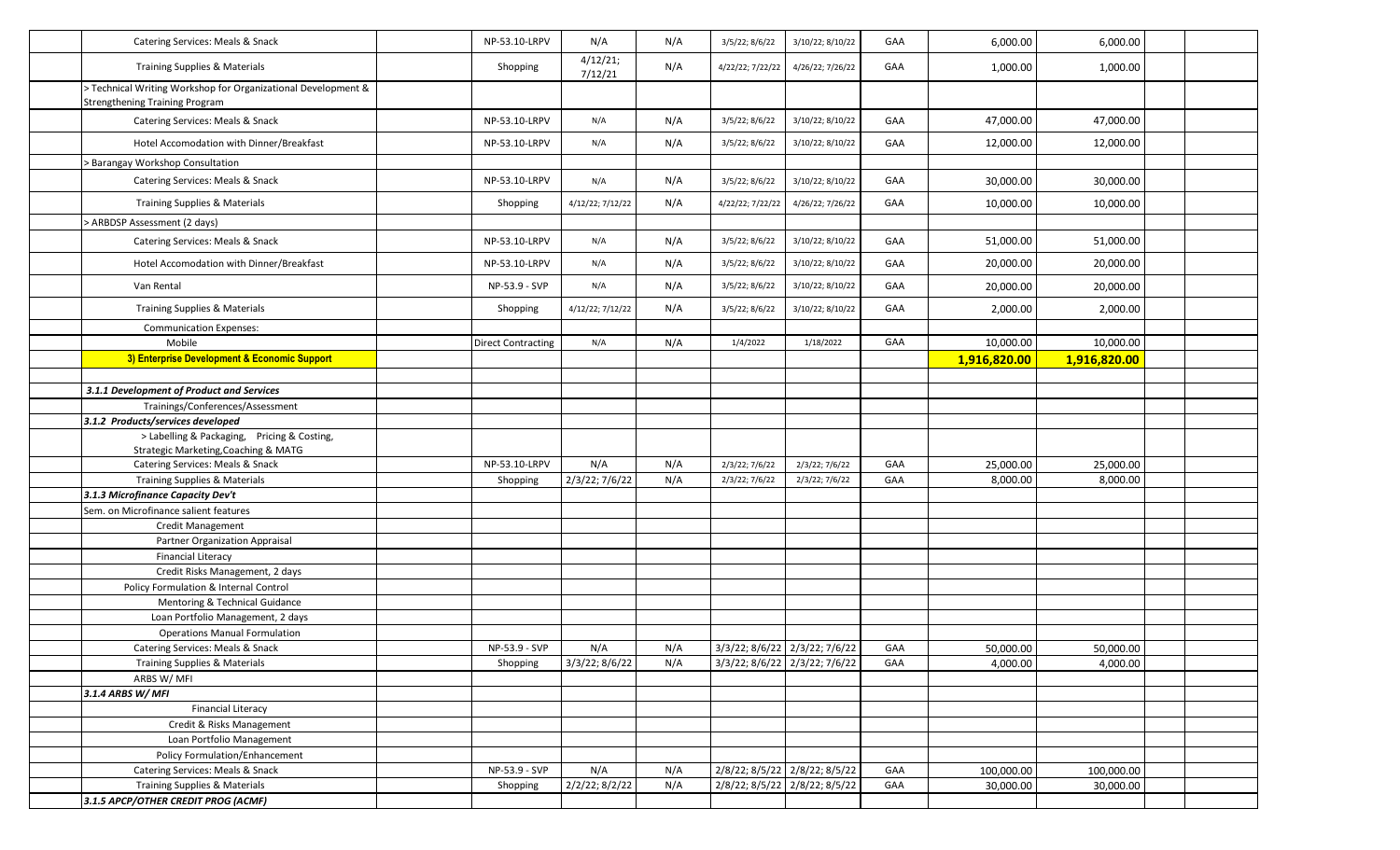| Mentoring & Technical Guidance                                     |                 |                     |     |                     |                                     |     |           |           |  |
|--------------------------------------------------------------------|-----------------|---------------------|-----|---------------------|-------------------------------------|-----|-----------|-----------|--|
| <b>Financial Literacy</b>                                          |                 |                     |     |                     |                                     |     |           |           |  |
| Loan Portfolio Management                                          |                 |                     |     |                     |                                     |     |           |           |  |
| <b>ACMF Program Orientation</b>                                    |                 |                     |     |                     |                                     |     |           |           |  |
| <b>LPMC Meetings</b>                                               |                 |                     |     |                     |                                     |     |           |           |  |
| Catering Services: Meals & Snack                                   | NP-53.9 - SVP   | N/A                 | N/A |                     | 3/3/22; 8/6/22 2/3/22; 7/6/22       | GAA | 30,000.00 | 30,000.00 |  |
| <b>Training Supplies &amp; Materials</b>                           | Shopping        | 2/24/22; 6/21/22    | N/A |                     | 3/3/22; 8/6/22 2/3/22; 7/6/22       | GAA | 9,000.00  | 9,000.00  |  |
| 3.1.5 PBD Lawyering                                                | 16220           |                     |     |                     |                                     |     |           |           |  |
| Trainings/Conferences/Assessment                                   |                 |                     |     |                     |                                     |     |           |           |  |
| > PBD Lawyering Seminar Workshp                                    |                 |                     |     |                     |                                     |     |           |           |  |
| Catering Services: Meals & Snack                                   | NP-53.10-LRPV   | N/A                 | N/A | 3/5/22; 8/6/22      | 3/10/22;<br>8/10/22                 | GAA | 10,000.00 | 10,000.00 |  |
| Training Supplies & Materials                                      | Shopping        | 4/12/21;<br>7/12/21 | N/A | 4/22/22;<br>7/22/22 | 4/26/22;<br>7/26/22                 | GAA | 2,220.00  | 2,220.00  |  |
|                                                                    |                 |                     |     |                     |                                     |     |           |           |  |
| 3.1.4 Village Level Farm Focused Enterprise Developmetn<br>(VLFED) |                 |                     |     |                     |                                     |     |           |           |  |
| Trainings/Conferences/Assessment                                   |                 |                     |     |                     |                                     |     |           |           |  |
| Resource Mobilization & Technical Writing                          | NP-53.10-LRPV   | N/A                 | N/A | 3/5/22; 8/6/22      | 3/10/22;<br>8/10/22                 | GAA | 35,000.00 | 35,000.00 |  |
| <b>Good Manufacturing Practices</b>                                | NP-53.10-LRPV   | N/A                 | N/A | 3/5/22; 8/6/22      | 3/10/22;<br>8/10/22                 | GAA | 50,000.00 | 50,000.00 |  |
| >Business Policies and Procedures                                  | NP-53.10-LRPV   | N/A                 | N/A | 3/5/22; 8/6/22      | 3/10/22;<br>8/10/22                 | GAA | 20,000.00 | 20,000.00 |  |
| >Coaching and Mentoring                                            | NP-53.10-LRPV   | N/A                 | N/A | 3/5/22; 8/6/22      | 3/10/22;<br>8/10/22                 | GAA | 15,000.00 | 15,000.00 |  |
| Labelling & Packaging                                              | NP-53.10-LRPV   | N/A                 | N/A | 3/5/22; 8/6/22      | 3/10/22;<br>8/10/22                 | GAA | 25,000.00 | 25,000.00 |  |
| <b>Strategic Marketing</b>                                         | NP-53.10-LRPV   | N/A                 | N/A | 3/5/22; 8/6/22      | 3/10/22;<br>8/10/22                 | GAA | 17,500.00 | 17,500.00 |  |
| Product Pricing and Costing                                        | NP-53.10-LRPV   | N/A                 | N/A | 3/5/22; 8/6/22      | 3/10/22;<br>8/10/22                 | GAA | 15,000.00 | 15,000.00 |  |
| >Technology Training                                               | NP-53.10-LRPV   | N/A                 | N/A | 3/5/22; 8/6/22      | 3/10/22;<br>8/10/22                 | GAA | 15,000.00 | 15,000.00 |  |
| <b>TRAIINING MATERIALS</b>                                         |                 |                     |     |                     |                                     |     |           |           |  |
| big stainless laddles                                              | NP-53.9 - SVP   | 1/5/2022            | N/A | 1/10/2022           | 1/13/2022                           | GAA | 2,100.00  | 2,100.00  |  |
| stainless basins, large                                            | NP-53.9 - SVP   | 1/5/2022            | N/A | 1/10/2022           | 1/13/2022                           | GAA | 3,600.00  | 3,600.00  |  |
| electric coco graters, heavy duty                                  | NP-53.9 - SVP   | 1/5/2022            | N/A | 1/10/2022           | 1/13/2022                           | GAA | 15,000.00 | 15,000.00 |  |
| stainless steel fine strainer                                      | NP-53.9 - SVP   | 1/5/2022            | N/A | 1/10/2022           | 1/13/2022                           | GAA | 3,000.00  | 3,000.00  |  |
| stainless cauldron, non-stick                                      | NP-53.9 - SVP   | 1/5/2022            | N/A | 1/10/2022           | 1/13/2022                           | GAA | 8,000.00  | 8,000.00  |  |
| ballpens                                                           | <b>SHOPPING</b> | 1/5/2022            | N/A | 1/10/2022           | 1/13/2022                           | GAA | 1,400.00  | 1,400.00  |  |
| notebooks                                                          | SHOPPING        | 1/5/2022            | N/A | 1/10/2022           | 1/13/2022                           | GAA | 1,400.00  | 1,400.00  |  |
| alcohol                                                            | <b>SHOPPING</b> | 1/5/2022            | N/A | 1/10/2022           | 1/13/2022                           | GAA | 1,600.00  | 1,600.00  |  |
| Face Masks                                                         | <b>SHOPPING</b> | 1/5/2022            | N/A | 1/10/2022           | 1/13/2022                           | GAA | 1,600.00  | 1,600.00  |  |
| 3.1.6 LINKSFARMM Sustaining Activities                             |                 |                     |     |                     |                                     |     |           |           |  |
|                                                                    |                 |                     |     |                     |                                     |     |           |           |  |
| new (Oroquieta)                                                    |                 |                     |     |                     |                                     |     |           |           |  |
| Conduct of 3 AED Courses for DAR AEF                               | NP-53.10-LRPV   | N/A                 | N/A | 22                  | 1/10/2022;7/5/ 1/13/2022;7/6/<br>22 | GAA | 50,000.00 | 50,000.00 |  |
| Conduct of 3 Farmer Facilitators Training                          | NP-53.10-LRPV   | N/A                 | N/A | 22                  | 1/10/2022;7/5/ 1/13/2022;7/6/<br>22 | GAA | 80,000.00 | 80,000.00 |  |
| Conduct of Cluster Leaders and Officers on AE Step 1-8             | NP-53.10-LRPV   | N/A                 | N/A | 22                  | 1/10/2022;7/5/ 1/13/2022;7/6/<br>22 | GAA | 80,000.00 | 80,000.00 |  |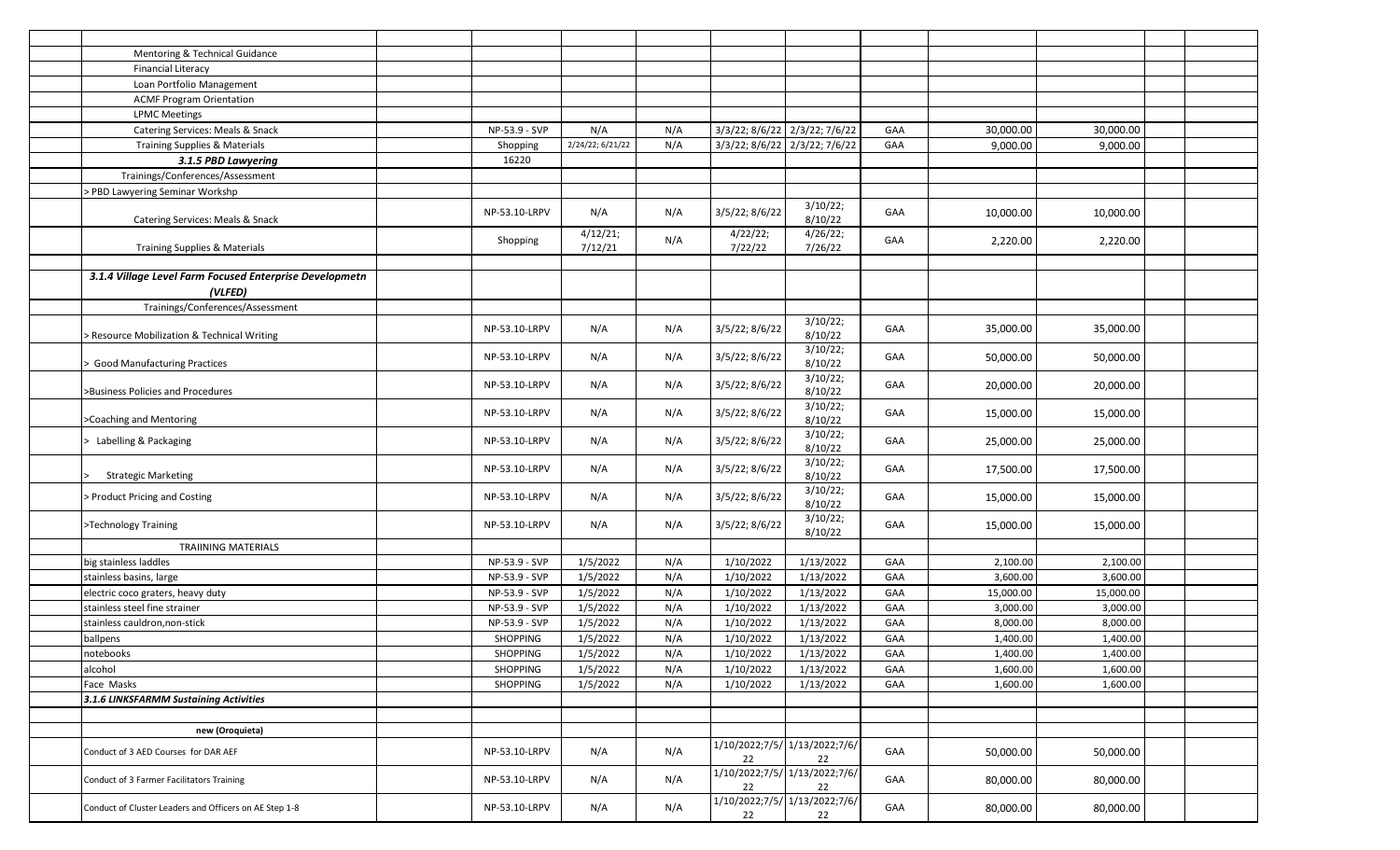| Conduct of DIP                                                                                                                                          | NP-53.10-LRPV          | N/A                 | N/A       | 22               | 1/10/2022;7/5/ 1/13/2022;7/6/<br>22 | GAA | 19,000.00  | 19,000.00  |  |
|---------------------------------------------------------------------------------------------------------------------------------------------------------|------------------------|---------------------|-----------|------------------|-------------------------------------|-----|------------|------------|--|
| Conduct of Quarterly Assessment and Coordination Meeting                                                                                                | NP-53.10-LRPV          | N/A                 | N/A       | 22               | 1/10/2022;7/5/ 1/13/2022;7/6/<br>22 | GAA | 25,000.00  | 25,000.00  |  |
| Conduct of On Site Trainings on AE Step 1-8                                                                                                             | NP-53.10-LRPV          | N/A                 | N/A       | 22               | 1/10/2022;7/5/ 1/13/2022;7/6/<br>22 | GAA | 25,000.00  | 25,000.00  |  |
| Conduct of SWG                                                                                                                                          | NP-53.10-LRPV          | N/A                 | N/A       | 22               | 1/10/2022;7/5/ 1/13/2022;7/6/<br>22 | GAA | 15,000.00  | 15,000.00  |  |
| <b>TRAIINING MATERIALS</b>                                                                                                                              |                        |                     |           |                  |                                     |     |            |            |  |
| ballpens                                                                                                                                                | <b>SHOPPING</b>        | 1/5/2022            | N/A       | 1/10/2022        | 1/13/2022                           | GAA | 10,000.00  | 10,000.00  |  |
| <b>notebooks</b>                                                                                                                                        | <b>SHOPPING</b>        | 1/5/2022            | N/A       | 1/10/2022        | 1/13/2022                           | GAA | 5,000.00   | 5,000.00   |  |
| alcohol                                                                                                                                                 | <b>SHOPPING</b>        | 1/5/2022            | N/A       | 1/10/2022        | 1/13/2022                           | GAA | 2,000.00   | 2,000.00   |  |
| Face Masks                                                                                                                                              | <b>SHOPPING</b>        | 1/5/2022            | N/A       | 1/10/2022        | 1/13/2022                           | GAA | 2,000.00   | 2,000.00   |  |
| Calamba                                                                                                                                                 |                        |                     |           |                  |                                     |     |            |            |  |
| Sustaining Seminar & Other trainings based on milestones                                                                                                | NP-53.10-LRPV          | N/A                 | N/A       | 3/5/212; 8/6/2   | 3/10/22; 8/10/22                    | GAA | 40,000.00  | 40,000.00  |  |
| <b>Plaridel</b>                                                                                                                                         |                        |                     |           |                  |                                     |     |            |            |  |
| Sustaining Seminar & Other trainings based on milestones                                                                                                | NP-53.10-LRPV          | N/A                 | N/A       | 3/5/22; 8/6/22   | 3/10/22; 8/10/22                    | GAA | 40,000.00  | 40,000.00  |  |
| Tudela                                                                                                                                                  |                        |                     |           |                  |                                     |     |            |            |  |
| Sustaining Seminar & Other trainings based on milestones                                                                                                | NP-53.10-LRPV          | N/A                 | N/A       | 3/5/212; 8/6/2   | 3/10/22; 8/10/22                    | GAA | 40,000.00  | 40,000.00  |  |
| <b>TRAINING MATERIALS</b>                                                                                                                               |                        |                     |           |                  |                                     |     |            |            |  |
| for Calamba, Plaridel and Tudela: cacao seedlings, comp. fert,<br>ginger seedlings, comp. fert, eggplant seeds, okra seeds, string<br>beans, comp. fert | Competitive<br>Bidding | 5/1/2022            | 5/27/2022 | 6/3/2022         | 6/4/2022                            | GAA | 250,000.00 | 250,000.00 |  |
| <b>Hard Component</b>                                                                                                                                   |                        |                     |           |                  |                                     |     |            |            |  |
| disc plow (1 unit), disc harrow (1 unit), brush cutter                                                                                                  | Competitive<br>Bidding | 7/3/2022            | 8/2/2022  | 8/16/2022        | 8/19/2022                           | GAA | 400,000.00 | 400,000.00 |  |
| 3.1.7 ENHANCED PARTNERSHIP AGAINST HUNGER AND POVERTY<br>(EPAHP)                                                                                        |                        |                     |           |                  |                                     |     |            |            |  |
| > Farm Planning and Budgeting                                                                                                                           |                        |                     |           |                  |                                     |     |            |            |  |
| Catering Services: Meals & Snack                                                                                                                        | NP-53.10-LRPV          | N/A                 | N/A       | 3/5/22; 8/6/2    | 3/10/22; 8/10/22                    | GAA | 18,000.00  | 18,000.00  |  |
| <b>Training Supplies &amp; Materials</b>                                                                                                                | Shopping               | 4/12/22; 7/12/22    | N/A       | 4/22/22; 7/22/22 | 4/26/22; 7/26/22                    | GAA | 3,000.00   | 3,000.00   |  |
| <b>Ballpens</b>                                                                                                                                         |                        |                     |           |                  |                                     |     |            |            |  |
| Notebooks (40leaves)                                                                                                                                    |                        |                     |           |                  |                                     |     |            |            |  |
| Alcohol (250ml)                                                                                                                                         |                        |                     |           |                  |                                     |     |            |            |  |
| Facemask                                                                                                                                                |                        |                     |           |                  |                                     |     |            |            |  |
| > Financial Records Management (3 Batches)                                                                                                              |                        |                     |           |                  |                                     |     |            |            |  |
| Catering Services: Meals & Snack                                                                                                                        | NP-53.10-LRPV          | N/A                 | N/A       | 3/5/22; 8/6/2    | 3/10/22; 8/10/22                    | GAA | 15,000.00  | 15,000.00  |  |
| Training Supplies & Materials                                                                                                                           | Shopping               | 4/12/21;<br>7/12/21 | N/A       | 4/22/22; 7/22/22 | 4/26/22; 7/26/22                    | GAA | 2,900.00   | 2,900.00   |  |
| Ballpens                                                                                                                                                |                        |                     |           |                  |                                     |     |            |            |  |
| Notebooks (40leaves)                                                                                                                                    |                        |                     |           |                  |                                     |     |            |            |  |
| Alcohol (250ml)                                                                                                                                         |                        |                     |           |                  |                                     |     |            |            |  |
| Facemask                                                                                                                                                |                        |                     |           |                  |                                     |     |            |            |  |
| >Farm Technology Training with Materials (3 Batches)                                                                                                    |                        |                     |           |                  |                                     |     |            |            |  |
| Catering Services: Meals & Snack                                                                                                                        | NP-53.10-LRPV          | N/A                 | N/A       | 3/5/22; 8/6/2    | 3/10/22; 8/10/22                    | GAA | 30,000.00  | 30,000.00  |  |
| Training Supplies & Materials                                                                                                                           | Shopping               | 4/12/21;<br>7/12/21 | N/A       | 4/22/22; 7/22/22 | 4/26/22; 7/26/22                    | GAA | 2,900.00   | 2,900.00   |  |
| <b>Ballpens</b>                                                                                                                                         |                        |                     |           |                  |                                     |     |            |            |  |
| Notebooks (40leaves)                                                                                                                                    |                        |                     |           |                  |                                     |     |            |            |  |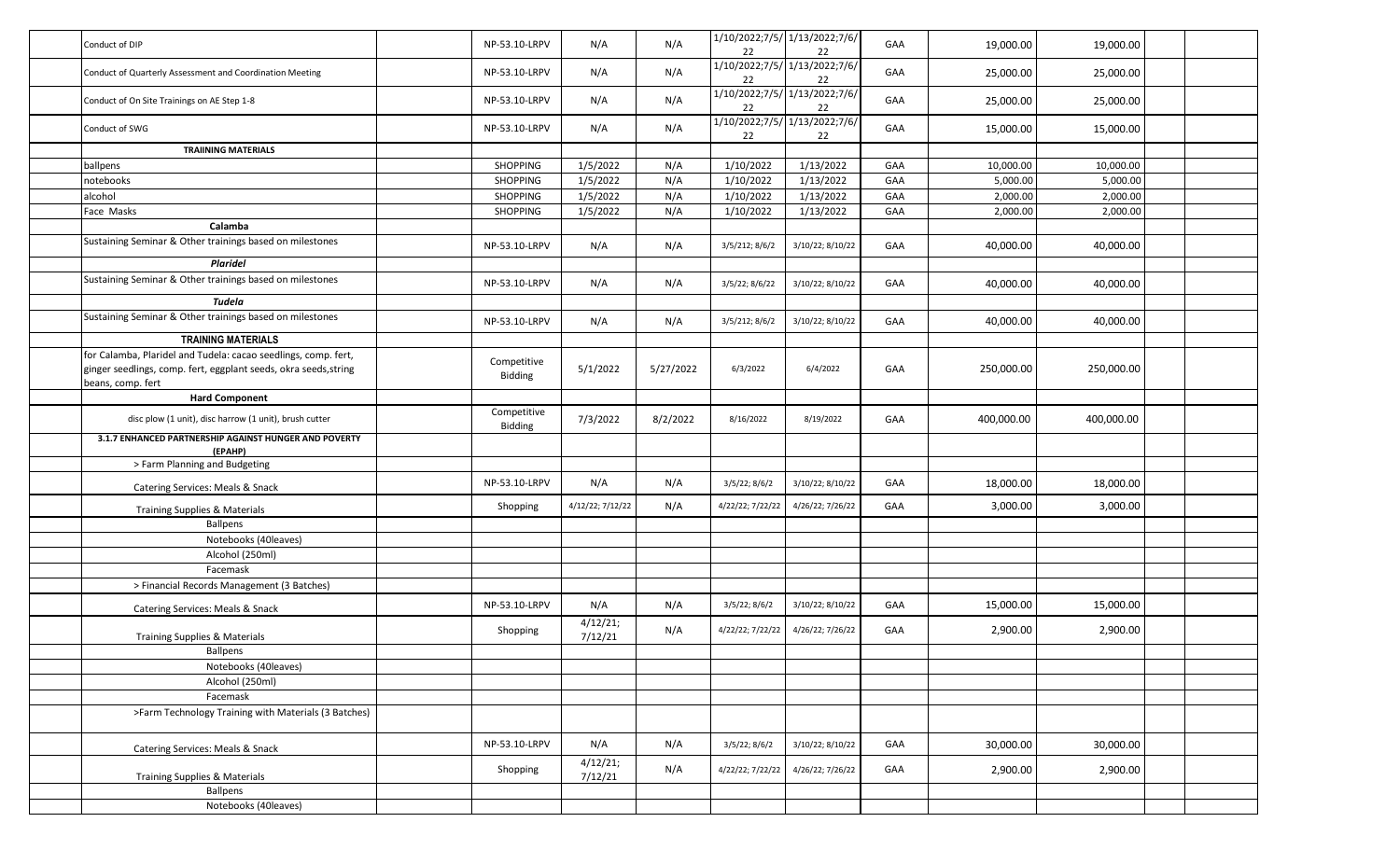| Alcohol (250ml)                                                            |                         |                           |                     |          |                     |                                     |     |                |            |  |
|----------------------------------------------------------------------------|-------------------------|---------------------------|---------------------|----------|---------------------|-------------------------------------|-----|----------------|------------|--|
| Facemask                                                                   |                         |                           |                     |          |                     |                                     |     |                |            |  |
| <b>Hard Component</b>                                                      |                         |                           |                     |          |                     |                                     |     | $\blacksquare$ |            |  |
| Egg Laying Machine                                                         | $\overline{2}$          | Competitive<br>Bidding    | 6/2/2022            | 7/4/2022 | 7/18/2022           | 7/21/2022                           | GAA | 13,000.00      | 13,000.00  |  |
| Feeds (Layer Mash)                                                         | 15                      | Competitive<br>Bidding    | 6/2/2022            | 7/4/2022 | 7/18/2022           | 7/21/2022                           | GAA | 24,000.00      | 24,000.00  |  |
| <b>TRAINING MATERIALS</b>                                                  |                         |                           |                     |          |                     |                                     |     |                |            |  |
| Seeds                                                                      |                         |                           |                     |          |                     |                                     |     |                |            |  |
| Eggplant                                                                   | $\overline{\mathbf{3}}$ | NP-53.9 - SVP             | N/A                 | N/A      | 5/4/2022            | 5/5/2022                            | GAA | 4,000.00       | 4,000.00   |  |
| Okra                                                                       | $\overline{2}$          | NP-53.9 - SVP             | N/A                 | N/A      | 5/4/2022            | 5/5/2022                            | GAA | 2,500.00       | 2,500.00   |  |
| Stringbeans                                                                | $\overline{2}$          | NP-53.9 - SVP             | N/A                 | N/A      | 5/4/2022            | 5/5/2022                            | GAA | 2,500.00       | 2,500.00   |  |
| Fertilizer                                                                 |                         |                           |                     |          |                     |                                     |     |                |            |  |
| Organic Fertilizer                                                         | 20                      | NP-53.9 - SVP             | N/A                 | N/A      | 5/4/2022            | 5/5/2022                            | GAA | 5,000.00       | 5,000.00   |  |
| Liquid Organic Fertilizer                                                  | 10                      | NP-53.9 - SVP             | N/A                 | N/A      | 5/4/2022            | 5/5/2022                            | GAA | 1,500.00       | 1,500.00   |  |
| Complete Fertilizer (14-14-14)                                             | $\overline{2}$          | NP-53.9 - SVP             | N/A                 | N/A      | 5/4/2022            | 5/5/2022                            | GAA | 2,500.00       | 2,500.00   |  |
| <b>Gardening Tools</b>                                                     |                         |                           |                     |          |                     |                                     |     |                |            |  |
| Sprinkler                                                                  | 10                      | NP-53.9 - SVP             | N/A                 | N/A      | 5/4/2022            | 5/5/2022                            | GAA | 2,000.00       | 2,000.00   |  |
| Bolo (BIG)                                                                 | 10                      | NP-53.9 - SVP             | N/A                 | N/A      | 5/4/2022            | 5/5/2022                            | GAA | 1,000.00       | 1,000.00   |  |
| Pick Mattock                                                               | $\overline{4}$          | NP-53.9 - SVP             | N/A                 | N/A      | 5/4/2022            | 5/5/2022                            | GAA | 2,600.00       | 2,600.00   |  |
| Fiber Plastic Drum                                                         | $\overline{\mathbf{3}}$ | NP-53.9 - SVP             | N/A                 | N/A      | 5/4/2022            | 5/5/2022                            | GAA | 4,000.00       | 4,000.00   |  |
| >MOU/Marketing Agreement Signing                                           |                         |                           |                     |          |                     |                                     |     |                |            |  |
| Catering Services: Meals & Snack                                           |                         | NP-53.10-LRPV             | N/A                 | N/A      | 5/4/2022            | 5/5/2022                            | GAA | 5,000.00       | 5,000.00   |  |
|                                                                            |                         |                           |                     |          |                     |                                     |     |                |            |  |
| <b>Farm Business School</b>                                                |                         |                           |                     |          |                     |                                     |     |                |            |  |
| Trainings/Conferences/Assessment                                           |                         |                           |                     |          |                     |                                     |     |                |            |  |
| > Farm Business School Training (8-Sesssion)                               |                         |                           |                     |          |                     |                                     |     |                |            |  |
| Catering Services: Meals & Snack                                           |                         | NP-53.10-LRPV             | N/A                 | N/A      | 02/8/22;<br>7/12/22 | 02/8/22;<br>7/12/22                 | GAA | 80,000.00      | 80,000.00  |  |
| Training Supplies & Materials                                              |                         | Shopping                  | 02/2/22;<br>7/12/22 | N/A      | 02/8/22;<br>7/12/22 | 02/8/22;<br>7/12/22                 | GAA | 3,000.00       | 3,000.00   |  |
| <b>Communication Expenses:</b>                                             |                         |                           |                     |          |                     |                                     |     |                |            |  |
| Mobile                                                                     |                         | <b>Direct Contracting</b> | N/A                 | N/A      | 1/4/2022            | 1/18/2022                           | GAA | 76,000.00      | 76,000.00  |  |
| Repairs and maintenance : Semi Expendable                                  |                         |                           |                     |          |                     |                                     |     |                |            |  |
| ICT Equipment                                                              |                         | NP-53.9 - SVP             | 6/1/2022            | N/A      | 6/8/2022            | 6/11/2022                           | GAA | 35,000.00      | 35,000.00  |  |
| 4) Climate Resilient Farm Productivity Support                             |                         |                           |                     |          |                     |                                     | GAA | 913,270.00     | 913,270.00 |  |
|                                                                            |                         |                           |                     |          |                     |                                     |     |                |            |  |
| Trainings/Conferences/Assessment                                           |                         |                           |                     |          |                     |                                     |     |                |            |  |
| CRFPS-Sustainable Livelihood Project for Disaster Affected<br><b>Areas</b> |                         |                           |                     |          |                     |                                     |     |                |            |  |
| 1. San Isidro ARPBA-Calamba                                                |                         |                           |                     |          |                     |                                     |     |                |            |  |
| a. Climate Resilient Farm Productivity Seminar                             | 55                      | NP-53.10-LRPV             | N/A                 | N/A      | 22                  | 4/27/2022;8/8/ 4/27/2022;8/8/<br>22 | GAA | 5,000.00       | 5,000.00   |  |
| b. Natural Farming TECHNOLOGY System Training                              | 55                      | NP-53.10-LRPV             | N/A                 | N/A      | 22                  | 4/27/2022;8/8/4/27/2022;8/8/<br>22  | GAA | 5,000.00       | 5,000.00   |  |
| c. Organic Vegetable Production TechnologyTraining                         | 55                      | NP-53.10-LRPV             | N/A                 | N/A      | 22                  | 4/27/2022;8/8/ 4/27/2022;8/8/<br>22 | GAA | 5,000.00       | 5,000.00   |  |
| d. Policy Formuation Training Workshop                                     | 55                      | NP-53.10-LRPV             | N/A                 | N/A      | 22                  | 4/27/2022;8/8/ 4/27/2022;8/8/<br>22 | GAA | 5,000.00       | 5,000.00   |  |
| e. Records Management Training                                             | 55                      | NP-53.10-LRPV             | N/A                 | N/A      | 22                  | 4/27/2022;8/8/ 4/27/2022;8/8/<br>22 | GAA | 5,000.00       | 5,000.00   |  |
| f. Strategic Development Planning Workshop                                 | 55                      | NP-53.10-LRPV             | N/A                 | N/A      | 22                  | 4/27/2022;8/8/ 4/27/2022;8/8/<br>22 | GAA | 5,000.00       | 5,000.00   |  |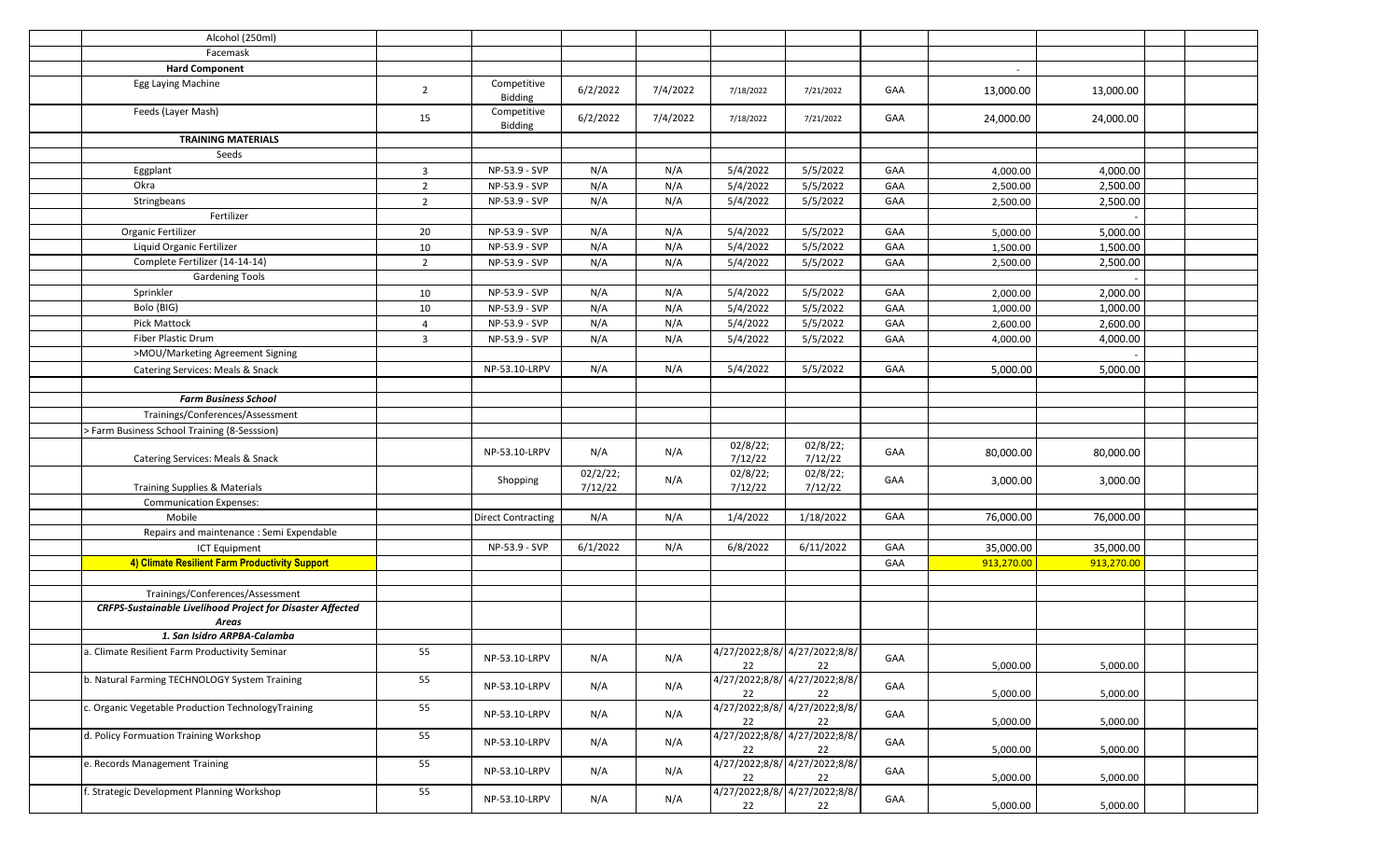| SUPPLIES and MATERIALS (Tools for gardening, fertilizers, and                                    | 55 |               |     |     |                  | 4/27/2022;8/8/ 4/27/2022;8/8/      |     |           |           |  |
|--------------------------------------------------------------------------------------------------|----|---------------|-----|-----|------------------|------------------------------------|-----|-----------|-----------|--|
| other Inputs, health protocols)                                                                  |    | NP-53.10-LRPV | N/A | N/A | 22               | 22                                 | GAA | 15,000.00 | 15,000.00 |  |
|                                                                                                  |    |               |     |     |                  |                                    |     |           |           |  |
| 2. Tiaman Multi-purpose Farmers Agrarian Reform Community<br>Cooperative TIAMPFARCO) Bonifacio   |    |               |     |     |                  |                                    |     |           |           |  |
| a. Climate Resilient Farm Productivity Seminar                                                   | 55 | NP-53.10-LRPV | N/A | N/A | 22               | 4/27/2022;8/8/4/27/2022;8/8/<br>22 | GAA | 5,000.00  | 5,000.00  |  |
| b. Natural Farming TECHNOLOGY System Training                                                    | 55 | NP-53.10-LRPV | N/A | N/A | 4/27/2022;8/8/22 | 4/27/2022;8/8/22                   | GAA | 5,000.00  | 5,000.00  |  |
| c. Organic Vegetable Production TechnologyTraining                                               | 55 | NP-53.10-LRPV | N/A | N/A | 4/27/2022;8/8/22 | 4/27/2022;8/8/22                   | GAA | 5,000.00  | 5,000.00  |  |
| d. Policy Formuation Training Workshop                                                           | 55 | NP-53.10-LRPV | N/A | N/A | 4/27/2022;8/8/22 | 4/27/2022;8/8/22                   | GAA | 5,000.00  | 5,000.00  |  |
| e. Records Management Training                                                                   | 55 | NP-53.10-LRPV | N/A | N/A | 4/27/2022;8/8/22 | 4/27/2022;8/8/22                   | GAA | 5,000.00  | 5,000.00  |  |
| f. Strategic Development Planning Workshop                                                       | 55 | NP-53.10-LRPV | N/A | N/A | 4/27/2022;8/8/22 | 4/27/2022;8/8/22                   | GAA | 5,000.00  | 5,000.00  |  |
| SUPPLIES and MATERIALS (Tools for gardening, fertilizers, and<br>other Inputs, health protocols) | 55 | NP-53.10-LRPV | N/A | N/A |                  | 4/27/2022;8/8/22 4/27/2022;8/8/22  | GAA | 15,000.00 | 15,000.00 |  |
| a. Climate Resilient Farm Productivity Seminar                                                   | 55 | NP-53.10-LRPV | N/A | N/A | 4/27/2022;8/8/22 | 4/27/2022;8/8/22                   | GAA | 5,000.00  | 5,000.00  |  |
| b. Natural Farming TECHNOLOGY System Training                                                    | 55 | NP-53.10-LRPV | N/A | N/A | 4/27/2022;8/8/22 | 4/27/2022;8/8/22                   | GAA | 5,000.00  | 5,000.00  |  |
| c. Organic Vegetable Production TechnologyTraining                                               | 55 | NP-53.10-LRPV | N/A | N/A | 4/27/2022;8/8/22 | 4/27/2022;8/8/22                   | GAA | 5,000.00  | 5,000.00  |  |
| d. Policy Formuation Training Workshop                                                           | 55 | NP-53.10-LRPV | N/A | N/A | 4/27/2022;8/8/22 | 4/27/2022;8/8/22                   | GAA | 5,000.00  | 5,000.00  |  |
| e. Records Management Training                                                                   | 55 | NP-53.10-LRPV | N/A | N/A | 4/27/2022;8/8/22 | 4/27/2022;8/8/22                   | GAA | 5,000.00  | 5,000.00  |  |
| . Strategic Development Planning Workshop                                                        | 55 | NP-53.10-LRPV | N/A | N/A |                  | 4/27/2022;8/8/22 4/27/2022;8/8/22  | GAA | 5,000.00  | 5,000.00  |  |
| SUPPLIES and MATERIALS (Tools for gardening, fertilizers, and<br>other Inputs, health protocols) | 55 | NP-53.10-LRPV | N/A | N/A |                  | 4/27/2022;8/8/22 4/27/2022;8/8/22  | GAA | 15,000.00 | 15,000.00 |  |
|                                                                                                  |    |               |     |     |                  |                                    |     |           |           |  |
| 4. CALUYA CARPBA                                                                                 |    |               |     |     |                  |                                    |     |           |           |  |
| a. Climate Resilient Farm Productivity Seminar                                                   | 55 | NP-53.10-LRPV | N/A | N/A | 4/27/2022;8/8/22 | 4/27/2022;8/8/22                   | GAA | 5,000.00  | 5,000.00  |  |
| b. Natural Farming TECHNOLOGY System Training                                                    | 55 | NP-53.10-LRPV | N/A | N/A | 4/27/2022;8/8/22 | 4/27/2022;8/8/22                   | GAA | 5,000.00  | 5,000.00  |  |
| c. Organic Vegetable Production TechnologyTraining                                               | 55 | NP-53.10-LRPV | N/A | N/A | 4/27/2022;8/8/22 | 4/27/2022;8/8/22                   | GAA | 5,000.00  | 5,000.00  |  |
| d. Policy Formuation Training Workshop                                                           | 55 | NP-53.10-LRPV | N/A | N/A | 4/27/2022;8/8/22 | 4/27/2022;8/8/22                   | GAA | 5,000.00  | 5,000.00  |  |
| e. Records Management Training                                                                   | 55 | NP-53.10-LRPV | N/A | N/A | 4/27/2022;8/8/22 | 4/27/2022;8/8/22                   | GAA | 5,000.00  | 5,000.00  |  |
| f. Strategic Development Planning Workshop                                                       | 55 | NP-53.10-LRPV | N/A | N/A | 4/27/2022;8/8/22 | 4/27/2022;8/8/22                   | GAA | 5,000.00  | 5,000.00  |  |
| SUPPLIES and MATERIALS (Tools for gardening, fertilizers, and<br>other Inputs, health protocols) | 55 | NP-53.10-LRPV | N/A | N/A |                  | 4/27/2022;8/8/22 4/27/2022;8/8/22  | GAA | 15,000.00 | 15,000.00 |  |
|                                                                                                  |    |               |     |     |                  |                                    |     |           |           |  |
| 5. TUYABANG ALTO ARC COOPERATIVE<br>a. Climate Resilient Farm Productivity Seminar               | 55 |               |     |     |                  |                                    |     |           |           |  |
| b. Natural Farming TECHNOLOGY System Training                                                    | 55 | NP-53.10-LRPV | N/A | N/A | 4/27/2022;8/8/22 | 4/27/2022;8/8/22                   | GAA | 5,000.00  | 5,000.00  |  |
| c. Organic Vegetable Production TechnologyTraining                                               | 55 | NP-53.10-LRPV | N/A | N/A | 4/27/2022;8/8/22 | 4/27/2022;8/8/22                   | GAA | 5,000.00  | 5,000.00  |  |
| d. Policy Formuation Training Workshop                                                           | 55 | NP-53.10-LRPV | N/A | N/A | 4/27/2022;8/8/22 | 4/27/2022;8/8/22                   | GAA | 5,000.00  | 5,000.00  |  |
| e. Records Management Training                                                                   |    | NP-53.10-LRPV | N/A | N/A | 4/27/2022;8/8/22 | 4/27/2022;8/8/22                   | GAA | 5,000.00  | 5,000.00  |  |
|                                                                                                  | 55 | NP-53.10-LRPV | N/A | N/A | 4/27/2022;8/8/22 | 4/27/2022;8/8/22                   | GAA | 5,000.00  | 5,000.00  |  |
| f. Strategic Development Planning Workshop                                                       | 55 | NP-53.10-LRPV | N/A | N/A |                  | 4/27/2022;8/8/22 4/27/2022;8/8/22  | GAA | 5,000.00  | 5,000.00  |  |
| SUPPLIES and MATERIALS (Tools for gardening, fertilizers, and<br>other Inputs, health protocols) | 55 | NP-53.10-LRPV | N/A | N/A |                  | 4/27/2022;8/8/22 4/27/2022;8/8/22  | GAA | 15,000.00 | 15,000.00 |  |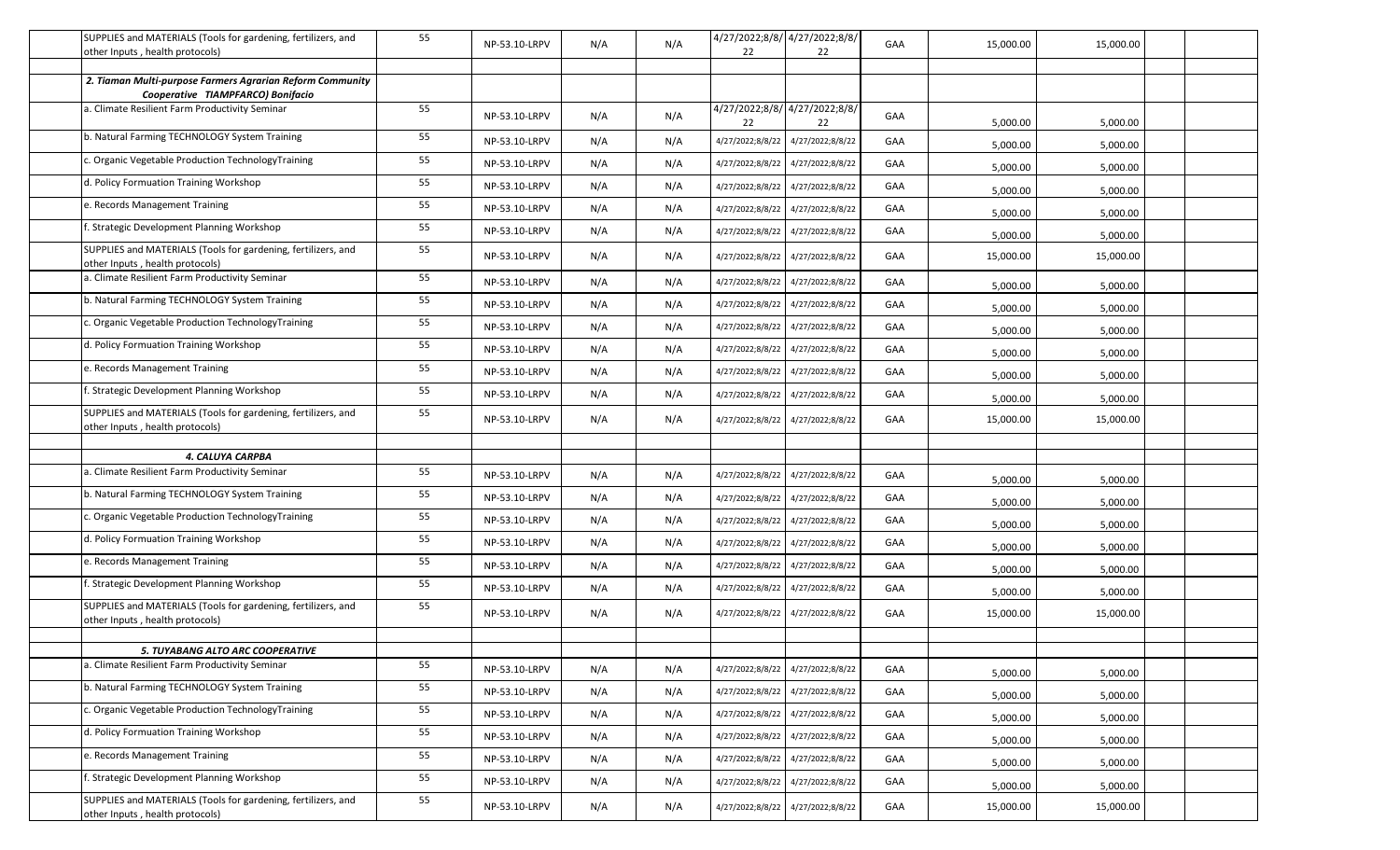| 6. DARBEMUCO (DALICAPAN Agrarian Reform Beneficiaries<br><b>Multi Purpose Cooperative)</b>             |    |                          |           |           |                  |                                     |          |            |            |  |
|--------------------------------------------------------------------------------------------------------|----|--------------------------|-----------|-----------|------------------|-------------------------------------|----------|------------|------------|--|
| a. Climate Resilient Farm Productivity Seminar                                                         | 55 | NP-53.10-LRPV            | N/A       | N/A       | 22               | 4/27/2022;8/8/ 4/27/2022;8/8/<br>22 | GAA      | 5,000.00   | 5,000.00   |  |
| b. Natural Farming TECHNOLOGY System Training                                                          | 55 | NP-53.10-LRPV            | N/A       | N/A       | 22               | 4/27/2022;8/8/ 4/27/2022;8/8/<br>22 | GAA      | 5,000.00   | 5,000.00   |  |
| c. Organic Vegetable Production TechnologyTraining                                                     | 55 | NP-53.10-LRPV            | N/A       | N/A       | 4/27/2022;8/8/22 | 4/27/2022;8/8/22                    | GAA      | 5,000.00   | 5,000.00   |  |
| d. Policy Formuation Training Workshop                                                                 | 55 | NP-53.10-LRPV            | N/A       | N/A       | 4/27/2022;8/8/22 | 4/27/2022;8/8/22                    | GAA      | 5,000.00   | 5,000.00   |  |
| e. Records Management Training                                                                         | 55 | NP-53.10-LRPV            | N/A       | N/A       | 4/27/2022;8/8/22 | 4/27/2022;8/8/22                    | GAA      | 5,000.00   | 5,000.00   |  |
| f. Strategic Development Planning Workshop                                                             | 55 | NP-53.10-LRPV            | N/A       | N/A       | 4/27/2022;8/8/22 | 4/27/2022;8/8/22                    | GAA      | 5,000.00   | 5,000.00   |  |
| SUPPLIES and MATERIALS (Tools for gardening, fertilizers, and<br>other Inputs, health protocols)       | 55 | NP-53.10-LRPV            | N/A       | N/A       |                  | 4/27/2022;8/8/22 4/27/2022;8/8/22   | GAA      | 15,000.00  | 15,000.00  |  |
| <b>CRFPS-Major Crop-Based Block Farm Productivity Enhancement</b>                                      |    |                          |           |           |                  |                                     |          |            |            |  |
| 1. KINANGAY SUR ARC COOPERATIVE (KINSARCO)                                                             |    |                          |           |           |                  |                                     |          |            |            |  |
| a. Enhancement training with materials on rice production and<br>marketing                             |    | NP-53.10-LRPV            | N/A       | N/A       | 4/27/2022;8/8/22 | 4/27/2022;8/8/22                    | GAA      | 50,000.00  | 50,000.00  |  |
| b. Policy Formulation Training on Rice Production Project                                              |    | NP-53.10-LRPV            | N/A       | N/A       | 4/27/2022;8/8/22 | 4/27/2022;8/8/22                    | GAA      | 20,000.00  | 20,000.00  |  |
|                                                                                                        |    |                          |           |           |                  |                                     |          |            |            |  |
| 2. Macabayao-Mialen-Sinara Alto-Sinara Bajo-<br>Seti(MAMSINSETI) Agrarian Reform Community Cooperative |    |                          |           |           |                  |                                     |          |            |            |  |
| a. Enhancement training with materials on rice production and<br>marketing                             |    | NP-53.10-LRPV            | N/A       | N/A       |                  | 4/27/2022;8/8/22 4/27/2022;8/8/22   | GAA      | 50,000.00  | 50,000.00  |  |
| b. Policy Formulation Training on Rice Production Project                                              |    | NP-53.10-LRPV            | N/A       | N/A       | 4/27/2022;8/8/22 | 4/27/2022;8/8/22                    | GAA      | 20,000.00  | 20,000.00  |  |
| 3. QUINECCKA MULTIPURPOSE COOPERATIVE                                                                  |    |                          |           |           |                  |                                     |          |            |            |  |
| a. Enhancement training with materials on rice production and<br>marketing                             |    | NP-53.10-LRPV            | N/A       | N/A       |                  | 4/27/2022;8/8/22 4/27/2022;8/8/22   | GAA      | 50,000.00  | 50,000.00  |  |
| b. Policy Formulation Training on Rice Production Project                                              |    | NP-53.10-LRPV            | N/A       | N/A       |                  | 4/27/2022;8/8/22 4/27/2022;8/8/22   | GAA      | 20,000.00  | 20,000.00  |  |
|                                                                                                        |    |                          |           |           |                  |                                     |          |            |            |  |
| Demo Farm on Rice Production Project (for KINSARCO,<br>MAMSINSETI ARC COOP and QUINECCKA MPC) 3 ARBOS  |    |                          |           |           |                  |                                     |          |            |            |  |
| <b>Farm Inputs</b>                                                                                     |    | <b>Competive Bidding</b> | 4/19/2022 | 5/18/2022 | 6/1/2022         | 6/6/2022                            | GAA      | 200,000.00 | 200,000.00 |  |
| a. Complete Fertilizer (14-14-14) 50kg/sack                                                            |    |                          |           |           |                  |                                     |          |            |            |  |
| b. Urea (46-0-0) 50kg/sack                                                                             |    |                          |           |           |                  |                                     |          |            |            |  |
| c. Bayluscide EC 250 Molluscicide (1 liter/bottle)                                                     |    |                          |           |           |                  |                                     |          |            |            |  |
| d. Alika 247 ZC Insecticide (1 liter/bottle)                                                           |    |                          |           |           |                  |                                     |          |            |            |  |
| <b>Training Supplies</b>                                                                               |    |                          |           |           |                  |                                     |          |            |            |  |
| Ballpen                                                                                                |    | Shopping                 | N/A       | N/A       | 4/27/2022;8/8/22 | 4/27/2022;8/8/22                    | 1,800.00 | 1,800.00   | 1,800.00   |  |
| Notebook                                                                                               |    | Shopping                 | N/A       | N/A       | 4/27/2022;8/8/22 | 4/27/2022;8/8/22                    | 1,500.00 | 1,500.00   | 1,500.00   |  |
| Face Mask: 1 box @ 50 pcs                                                                              |    | Shopping                 | N/A       | N/A       | 4/27/2022;8/8/22 | 4/27/2022;8/8/22                    | 800.00   | 800.00     | 800.00     |  |
| Alcohol (at least 4 liters in 1 gallon)                                                                |    | Shopping                 | N/A       | N/A       | 4/27/2022;8/8/22 | 4/27/2022;8/8/22                    | 2,000.00 | 2,000.00   | 2,000.00   |  |
| WASH FOCUSED ENTERPRISE/LIVELIHOOD                                                                     |    |                          |           |           |                  |                                     |          |            |            |  |
| Trainings/Conferences/Assessment                                                                       |    |                          |           |           |                  |                                     |          |            |            |  |
| WASH FOCUSED ENTERPRISE/LIVELIHOOD (Bundling of WATSAN Facilities)                                     |    |                          |           |           |                  |                                     |          |            |            |  |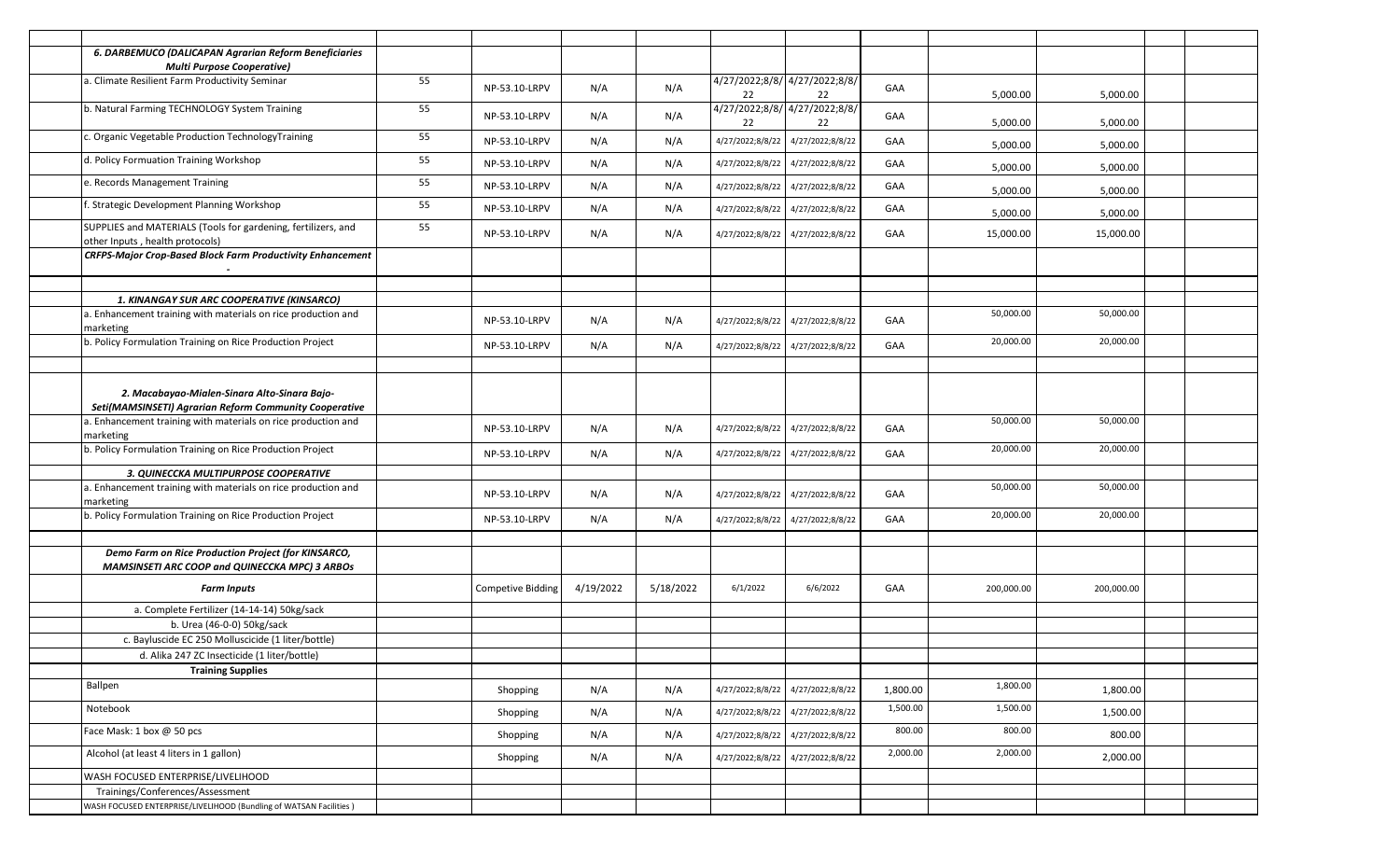| 1. Hog Fattening Project Technology Training with Inputs                       | 25 pax            | NP-53.9 - SVP   | N/A | N/A | 4/27/2022        | 4/28/2022        | GAA | 2,160.00  | 2,160.00  |  |
|--------------------------------------------------------------------------------|-------------------|-----------------|-----|-----|------------------|------------------|-----|-----------|-----------|--|
| piglets @least 15kg (4,480.00 /head)                                           | 5 heads           | NP-53.9 - SVP   | N/A | N/A | 4/27/2022        | 4/28/2022        | GAA | 20,000.00 | 20,000.00 |  |
| sacks starter feeds (1,900.00 /sack)                                           | 4 sacks           | NP-53.9 - SVP   | N/A | N/A | 4/27/2022        | 4/28/2022        | GAA | 5,840.00  | 5,840.00  |  |
| 2. High Value Vegetables Production Training with Inputs                       | 25 pax            | NP-53.9 - SVP   | N/A | N/A | 4/27/2022        | 4/28/2022        | GAA | 5,000.00  | 5,000.00  |  |
| <b>SEEDS</b>                                                                   |                   |                 |     |     |                  |                  |     |           |           |  |
| Tomato Certified F1 seeds (Eastwest)                                           | $1$ can (25 gram) | NP-53.9 - SVP   | N/A | N/A | 4/27/2022        | 4/28/2022        | GAA | 3,175.00  | 3,175.00  |  |
| Squash Certified F1 Seeds (Easwest)                                            | 1 can (250 gram)  | NP-53.9 - SVP   | N/A | N/A | 4/27/2022        | 4/28/2022        | GAA | 2,499.00  | 2,499.00  |  |
| Bell Paper Certified F1 Seeds (Eastwest)                                       | 1 can (50gram)    | NP-53.9 - SVP   | N/A | N/A | 4/27/2022        | 4/28/2022        | GAA | 2,500.00  | 2,500.00  |  |
| Petsay Certified F1 Seeds (Eastwest)                                           | 7 packs           | NP-53.9 - SVP   | N/A | N/A | 4/27/2022        | 4/28/2022        | GAA | 616.00    | 616.00    |  |
| <b>FERTILIZERS</b>                                                             |                   |                 |     |     |                  |                  |     |           |           |  |
| Complete Fertilizer (14-14-14)                                                 | 4 bags            | NP-53.9 - SVP   | N/A | N/A | 4/27/2022        | 4/28/2022        | GAA | 5,600.00  | 5,600.00  |  |
| Urea (46-0-0)                                                                  |                   | NP-53.9 - SVP   | N/A | N/A | 4/27/2022        | 4/28/2022        | GAA | 3,600.00  | 3,600.00  |  |
| Potash (0-0-60)                                                                | 3 bags            | NP-53.9 - SVP   | N/A | N/A | 4/27/2022        | 4/28/2022        | GAA | 3,600.00  | 3,600.00  |  |
| Khapsack Sprayer (for vegetables)                                              | 3 bags            | NP-53.9 - SVP   | N/A | N/A | 4/27/2022        | 4/28/2022        | GAA | 3,240.00  | 3,240.00  |  |
|                                                                                | 1 set             |                 |     |     |                  |                  |     |           |           |  |
| <b>Supplies</b>                                                                |                   |                 | N/A |     |                  |                  |     |           |           |  |
| Alcohol                                                                        | 1 bottles         | shopping        |     | N/A | 4/27/2022        | 4/28/2022        | GAA | 100.00    | 100.00    |  |
| <b>Surgical Mask</b>                                                           | 1 boxes           | shopping        | N/A | N/A | 4/27/2022        | 4/28/2022        | GAA | 70.00     | 70.00     |  |
|                                                                                |                   |                 |     |     |                  |                  |     |           |           |  |
| Installation of WATER Sanitation Facilities with Capacity Development Training |                   |                 |     |     |                  |                  |     |           |           |  |
| Capacity Development Training (2 ARBOs)                                        |                   |                 |     |     |                  |                  |     |           |           |  |
| a. Project Oriention, Consultation & Project Launching                         | 25 pax per ARBO   | NP-53.9 - SVP   | N/A | N/A | 4/27/2022;8/8/22 | 4/27/2022;8/8/22 | GAA | 8,000.00  | 8,000.00  |  |
| b. Engineering Design and Consultation                                         | 20 pax per ARBO   | NP-53.9 - SVP   | N/A | N/A | 4/27/2022;8/8/22 | 4/27/2022;8/8/22 | GAA | 8,000.00  | 8,000.00  |  |
| c. Participatory Water & Sanitation Resource Inventory Assessmer               | 20 pax per ARBO   | NP-53.9 - SVP   | N/A | N/A | 4/27/2022;8/8/22 | 4/27/2022;8/8/22 | GAA | 8,000.00  | 8,000.00  |  |
| d. HANDS ON CONTRUCTION (10 Days @ P200 per day)                               | 8 pax per ARBO    | NP-53.9 - SVP   | N/A | N/A | 4/27/2022;8/8/22 | 4/27/2022;8/8/22 | GAA | 20,000.00 | 20,000.00 |  |
| e. Turn Over and Operation and Maintenance Seminar                             | 20 pax per ARBO   | NP-53.9 - SVP   | N/A | N/A | 4/27/2022;8/8/22 | 4/27/2022;8/8/22 | GAA | 8,000.00  | 8,000.00  |  |
| <b>Construction Materials</b>                                                  |                   |                 |     |     |                  |                  |     |           |           |  |
| CYLINDRICAL WATER RESERVOIR (2 units)                                          |                   |                 |     |     |                  |                  |     |           |           |  |
| Gravel Bedding (Materials)                                                     | 7 bags per unit   | NP-53.9 - SVP   | N/A | N/A | 4/27/2022        | 4/28/2022;       | GAA | 560.00    | 560.00    |  |
| <b>Washed Gravel</b>                                                           | 14 bags per unit  | NP-53.9 - SVP   | N/A | N/A | 4/27/2022        | 4/28/2022;       | GAA | 1,120.00  | 1,120.00  |  |
| Washed Sand                                                                    | 29 bags per unit  | NP-53.9 - SVP   | N/A | N/A | 4/27/2022        | 4/28/2022;       | GAA | 2,320.00  | 2,320.00  |  |
| <b>Portland Cement</b>                                                         | 15 bags per unit  | NP-53.9 - SVP   | N/A | N/A | 4/27/2022        | 4/28/2022;       | GAA | 5,900.00  | 5,900.00  |  |
| 10mm Deformed Bars                                                             | 30 lhs per unit   | NP-53.9 - SVP   | N/A | N/A | 4/27/2022        | 4/28/2022;       | GAA | 9,000.00  | 9,000.00  |  |
| Wire mesh ga# 18x4'x3/8"                                                       | 25 l.m. per unit  | NP-53.9 - SVP   | N/A | N/A | 4/27/2022        | 4/28/2022;       | GAA | 6,500.00  | 6,500.00  |  |
| GI tire wires ga# 16                                                           | 5 kgs per unit    | NP-53.9 - SVP   | N/A | N/A | 4/27/2022        | 4/28/2022;       | GAA | 750.00    | 750.00    |  |
| 12mm dia. X2"GI Nipple                                                         | 1 pc per unit     | NP-53.9 - SVP   | N/A | N/A | 4/27/2022        | 4/28/2022;       | GAA | 80.00     | 80.00     |  |
| 12mm dia. GI Coupling                                                          | 1 pc per unit     | NP-53.9 - SVP   | N/A | N/A | 4/27/2022        | 4/28/2022;       | GAA | 80.00     | 80.00     |  |
| 12mm dia. GI Faucet                                                            | 1 pc per unit     | NP-53.9 - SVP   | N/A | N/A | 4/27/2022        | 4/28/2022;       | GAA | 400.00    | 400.00    |  |
| 2"dia. X4" GI Nipple                                                           | 1 pc per unit     | NP-53.9 - SVP   | N/A | N/A | 4/27/2022        | 4/28/2022;       | GAA | 200.00    | 200.00    |  |
| 2" DIA. Gate Vavle                                                             | 1 pc per unit     | NP-53.9 - SVP   | N/A | N/A | 4/27/2022        | 4/28/2022;       | GAA | 8,000.00  | 8,000.00  |  |
| 2" dia. uPVCTee                                                                | 2 pcs per unit    | NP-53.9 - SVP   | N/A | N/A | 4/27/2022        | 4/28/2022;       | GAA | 400.00    | 400.00    |  |
| 2" dia. uPVC Elbow                                                             | 2 pcs per unit    | $NP-53.9 - SVP$ | N/A | N/A | 4/27/2022        | 4/28/2022;       | GAA | 400.00    | 400.00    |  |
| 2" dia. X 3" GI Nipple                                                         | 2 pcs per unit    | NP-53.9 - SVP   | N/A | N/A | 4/27/2022        | 4/28/2022;       | GAA | 400.00    | 400.00    |  |
| 2" dia. uPVC Pipe                                                              | 1 pc per unit     | NP-53.9 - SVP   | N/A | N/A | 4/27/2022        | 4/28/2022;       | GAA | 600.00    | 600.00    |  |
| Paint brush 4" wide                                                            | 2 pcsper unit     | NP-53.9 - SVP   | N/A | N/A | 4/27/2022        | 4/28/2022;       | GAA | 400.00    | 400.00    |  |
| <b>BIOGAS DIGESTER (2 units)</b>                                               |                   |                 |     |     |                  |                  |     |           |           |  |
| <b>Gravel Bedding (Materials)</b>                                              | 10 bag per unit   | NP-53.9 - SVP   | N/A | N/A | 4/27/2022;8/8/22 | 4/27/2022;8/8/22 | GAA | 800.00    | 800.00    |  |
| Washed Gravel                                                                  | 16 bags per unit  | NP-53.9 - SVP   | N/A | N/A | 4/27/2022;8/8/22 | 4/27/2022;8/8/22 | GAA | 1,280.00  | 1,280.00  |  |
|                                                                                |                   |                 |     |     |                  |                  |     |           |           |  |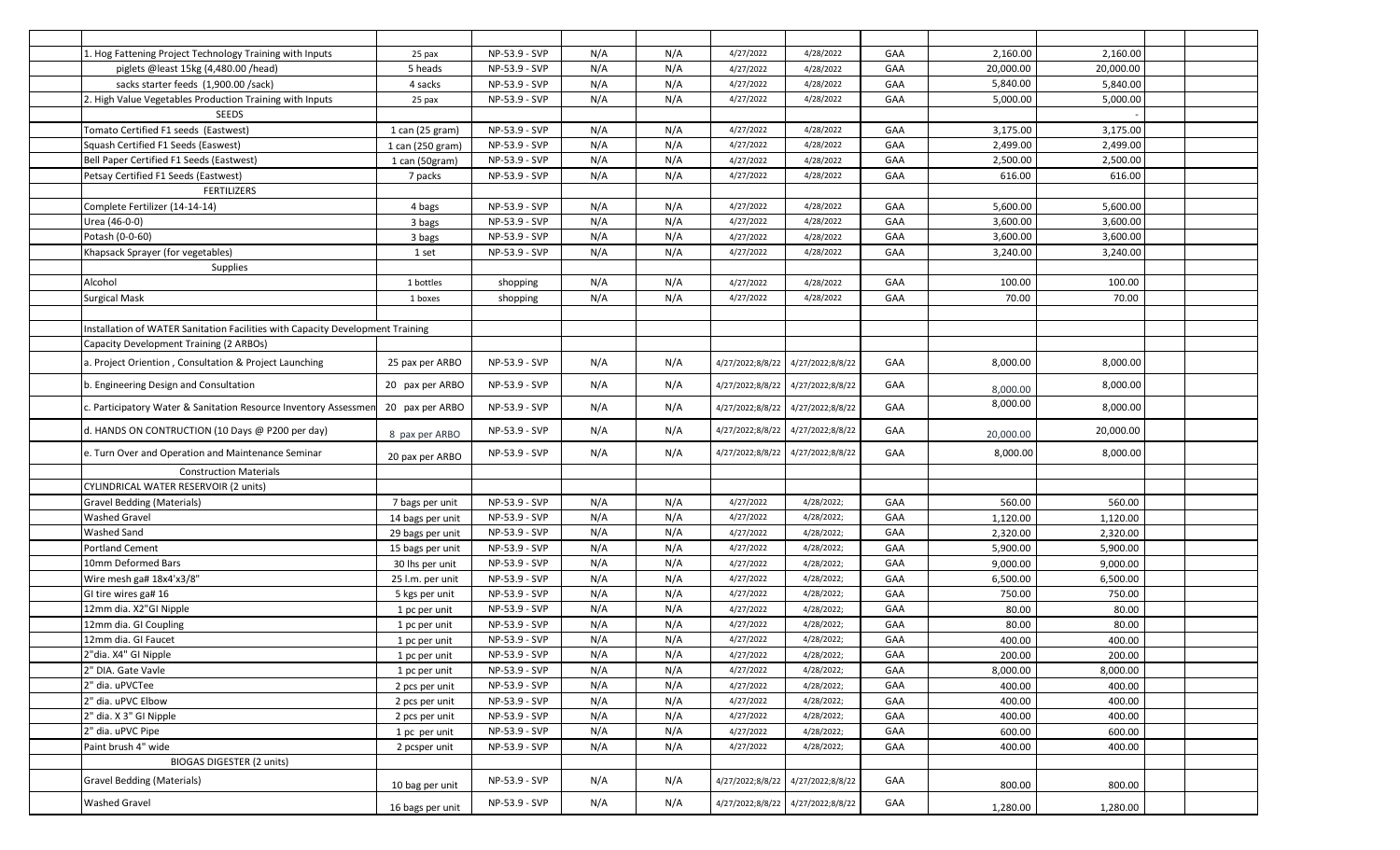| <b>Washed Sand</b>                                                                                                                                                                                                                          | 38 bags per unit | NP-53.9 - SVP              | N/A        | N/A      | 4/27/2022;8/8/22 | 4/27/2022;8/8/22 | GAA | 3,040.00     | 3,040.00     |  |
|---------------------------------------------------------------------------------------------------------------------------------------------------------------------------------------------------------------------------------------------|------------------|----------------------------|------------|----------|------------------|------------------|-----|--------------|--------------|--|
| <b>Portland Cement</b>                                                                                                                                                                                                                      | 15 bags per unit | NP-53.9 - SVP              | N/A        | N/A      | 4/27/2022;8/8/22 | 4/27/2022;8/8/22 | GAA | 7,500.00     | 7,500.00     |  |
| Marine Plywood 1/4" thick x 4'x8'                                                                                                                                                                                                           | 1 sheet per unit | NP-53.9 - SVP              | N/A        | N/A      | 4/27/2022;8/8/22 | 4/27/2022;8/8/22 | GAA | 1,000.00     | 1,000.00     |  |
| 2"x2"x6' G-Melina Lumber                                                                                                                                                                                                                    | 10 pcs per unit  | NP-53.9 - SVP              | N/A        | N/A      | 4/27/2022;8/8/22 | 4/27/2022;8/8/22 | GAA | 1,400.00     | 1,400.00     |  |
| 10 mm Deformed Bars                                                                                                                                                                                                                         | 30 lhs per unit  | NP-53.9 - SVP              | N/A        | N/A      | 4/27/2022;8/8/22 | 4/27/2022;8/8/22 | GAA | 8,000.00     | 8,000.00     |  |
| Wire mesh ga# 18x4" thickx 4'x8'                                                                                                                                                                                                            | 30 l.m per unit  | NP-53.9 - SVP              | N/A        | N/A      | 4/27/2022;8/8/22 | 4/27/2022;8/8/22 | GAA | 8,000.00     | 8,000.00     |  |
| GI tire wires ga# 16                                                                                                                                                                                                                        | 5 kgs per unit   | NP-53.9 - SVP              | N/A        | N/A      | 4/27/2022;8/8/22 | 4/27/2022;8/8/22 | GAA | 800.00       | 800.00       |  |
| 4" dia. PVC Pipe                                                                                                                                                                                                                            | 4 pcs per unit   | NP-53.9 - SVP              | N/A        | N/A      | 4/27/2022;8/8/22 | 4/27/2022;8/8/22 | GAA | 3,200.00     | 3,200.00     |  |
| 4" dia. PVC Coupling                                                                                                                                                                                                                        | 2 pcs per unit   | NP-53.9 - SVP              | N/A        | N/A      | 4/27/2022;8/8/22 | 4/27/2022;8/8/22 | GAA | 600.00       | 600.00       |  |
| 10 mm dia Gas Pipe nylon reinforced                                                                                                                                                                                                         | 10 l.m. per unit | NP-53.9 - SVP              | N/A        | N/A      | 4/27/2022;8/8/22 | 4/27/2022;8/8/22 | GAA | 2,000.00     | 2,000.00     |  |
| <b>Stainless Steel Wool</b>                                                                                                                                                                                                                 | 3 pcs per unit   | NP-53.9 - SVP              | N/A        | N/A      | 4/27/2022;8/8/22 | 4/27/2022;8/8/22 | GAA | 300.00       | 300.00       |  |
| 10mm dia. Brass gate valve                                                                                                                                                                                                                  | 1 pcs per unit   | NP-53.9 - SVP              | N/A        | N/A      | 4/27/2022;8/8/22 | 4/27/2022;8/8/22 | GAA | 600.00       | 600.00       |  |
| <b>Fabricated Stove</b>                                                                                                                                                                                                                     | 1 pcs per unit   | NP-53.9 - SVP              | N/A        | N/A      | 4/27/2022;8/8/22 | 4/27/2022;8/8/22 | GAA | 800.00       | 1,000.00     |  |
| Gas Valve                                                                                                                                                                                                                                   | 1 pcs per unit   | NP-53.9 - SVP              | N/A        | N/A      | 4/27/2022;8/8/22 | 4/27/2022;8/8/22 | GAA | 400.00       | 400.00       |  |
| Pressure Gauge and Valve                                                                                                                                                                                                                    | 1 pcs per unit   | NP-53.9 - SVP              | N/A        | N/A      | 4/27/2022;8/8/22 | 4/27/2022;8/8/22 | GAA | 400.00       | 400.00       |  |
| <b>SUPPLIES</b>                                                                                                                                                                                                                             |                  |                            |            |          |                  |                  |     |              |              |  |
| Alcohon 500 ml                                                                                                                                                                                                                              | 12 Bottles       | shopping                   | N/A        | N/A      | 4/27/2022;8/8/22 | 4/27/2022;8/8/22 | GAA | 1,200.00     | 1,200.00     |  |
| <b>Surgical Mask</b>                                                                                                                                                                                                                        | 12 boxes         | shopping                   | N/A        | N/A      | 4/27/2022;8/8/22 | 4/27/2022;8/8/22 | GAA | 840.00       | 840.00       |  |
| ballpens                                                                                                                                                                                                                                    | $100$ pcs        | shopping                   | N/A        | N/A      | 4/27/2022;8/8/22 | 4/27/2022;8/8/22 | GAA | 700.00       | 700.00       |  |
| Notebooks                                                                                                                                                                                                                                   | $100$ pcs        | shopping                   | N/A        | N/A      | 4/27/2022;8/8/22 | 4/27/2022;8/8/22 | GAA | 2,000.00     | 2,000.00     |  |
|                                                                                                                                                                                                                                             |                  |                            |            |          |                  |                  |     |              |              |  |
| Fuel, Oil and Lubircants                                                                                                                                                                                                                    |                  | NP-53.9 - SVP              | 12/20/2021 | N/A      | 12/22/2021       | 12/28/2021       | GAA | 25,000.00    | 25,000.00    |  |
| <b>Communication Expenses:</b>                                                                                                                                                                                                              |                  |                            |            |          |                  |                  |     |              |              |  |
| Mobile                                                                                                                                                                                                                                      |                  | <b>Direct Contracting</b>  | N/A        | N/A      | 1/4/2022         | 1/18/2022        | GAA | 13,000.00    | 10,000.00    |  |
|                                                                                                                                                                                                                                             |                  |                            |            |          |                  |                  |     |              |              |  |
| Subsidies Others                                                                                                                                                                                                                            |                  |                            |            |          |                  |                  |     |              |              |  |
| CRFPSP - Hard Component: Sustainable Livelihood Program                                                                                                                                                                                     |                  |                            |            |          |                  |                  |     | 2,080,000.00 | 2,080,000.00 |  |
| Egg Machines (10-units); Specifications: 1 Egg Machine: 48 Ready to Lay Hens<br>fully vaccinated; Galvanized Wire cages; PVC Feeders; Nipple Drinkers                                                                                       |                  | <b>Competitive Bidding</b> | 7/3/2022   | 8/2/2022 | 8/16/202         | 8/19/2022        | GAA | 500,000.00   | 500,000.00   |  |
| Layer Mash (24-Packs); Weight: not below 50 kg/sack                                                                                                                                                                                         |                  | <b>Competitive Bidding</b> | 7/3/2022   | 8/2/2022 | 8/16/202         | 8/19/2022        | GAA | 80,000.00    | 80,000.00    |  |
| Shredder Machine (1-unit) with 10HP aircooled diesel engine                                                                                                                                                                                 |                  | <b>Competitive Bidding</b> | 7/3/2022   | 8/2/2022 | 8/16/202         | 8/19/2022        | GAA | 250,000.00   | 250,000.00   |  |
| Brush Cutter (1-unit); Engine: GX 35; Displacement: 35 cc; Fuel Tank Capacity:<br>0.65 liters; Fuel Type: Unleaded                                                                                                                          |                  | <b>Competitive Bidding</b> | 7/3/2022   | 8/2/2022 | 8/16/202         | 8/19/2022        | GAA | 80,000.00    | 80,000.00    |  |
| > CRFPSP: Major Crop-based Block Farm Productivity                                                                                                                                                                                          |                  |                            |            |          |                  |                  |     |              |              |  |
| Enhancement                                                                                                                                                                                                                                 |                  |                            |            |          |                  |                  |     |              |              |  |
| Mudboat with 10HP Diesel Engine (5-units)                                                                                                                                                                                                   |                  | <b>Competitive Bidding</b> | 7/3/2022   | 8/2/2022 | 8/16/202         | 8/19/2022        | GAA | 500,000.00   | 500,000.00   |  |
| Water Pump Booster 3x3 (2-units); Engine: Diesel; Power: 7 HP; Inlet Diameter: 3"; Outlet<br>Diamter: 3": Weight: 47 kg: Dimension: 57x53cm<br>Brush Cutter (5-units); Engine: GX 35; Displacement: 35 cc; Fuel Tank Capacity: 0.65 liters; |                  | <b>Competitive Bidding</b> | 7/3/2022   | 8/2/2022 | 8/16/202         | 8/19/2022        | GAA | 100,000.00   | 100,000.00   |  |
| uel Type: Unleaded                                                                                                                                                                                                                          |                  | <b>Competitive Bidding</b> | 7/3/2022   | 8/2/2022 | 8/16/202         | 8/19/2022        | GAA | 120,000.00   | 120,000.00   |  |